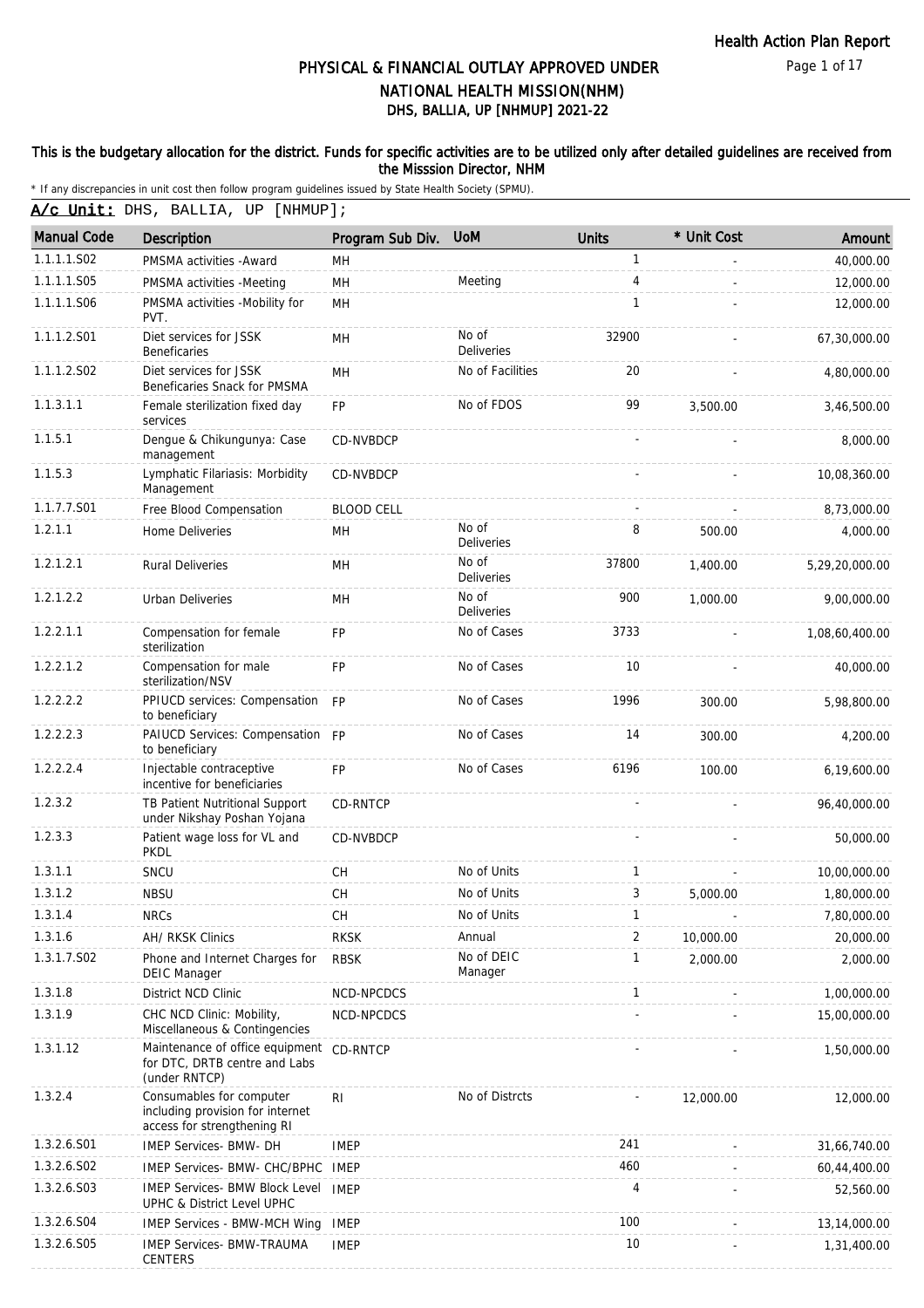### This is the budgetary allocation for the district. Funds for specific activities are to be utilized only after detailed guidelines are received from the Misssion Director, NHM

| <b>Manual Code</b> | <b>Description</b>                                                                                                                                                                                           | Program Sub Div. | <b>UoM</b>           | <b>Units</b> | * Unit Cost | Amount         |
|--------------------|--------------------------------------------------------------------------------------------------------------------------------------------------------------------------------------------------------------|------------------|----------------------|--------------|-------------|----------------|
| 1.3.2.6.S06        | <b>IMEP Services- Machnized</b><br>Cleaning - DH                                                                                                                                                             | <b>IMEP</b>      |                      | 2            |             | 89,50,000.00   |
| 1.3.2.6.S07        | <b>IMEP Services- Machnized</b><br>Cleaning - MCH Wing (100 Bed)                                                                                                                                             | <b>IMEP</b>      |                      | $\mathbf{1}$ |             | 37,18,000.00   |
| 1.3.2.6.S09        | <b>IMEP Services- Mechanized</b><br>Laundry- District Level Hospital                                                                                                                                         | <b>IMEP</b>      |                      | 2            |             | 32,40,000.00   |
| 1.3.2.6.S10        | IMEP Services- Cleaning -<br>CHC/BPHC                                                                                                                                                                        | <b>IMEP</b>      | per bed per<br>month | 460          | 548.35      | 30,26,892.00   |
| 1.3.2.6.S12        | IMEP Services-Cleaning -<br><b>TRAUMA CENTERS</b>                                                                                                                                                            | <b>IMEP</b>      | per bed per<br>month | 10           | 548.35      | 65,802.00      |
| 1.3.2.6.S17        | <b>IMEP Services- Mechanized</b><br>Laundry- MCH Wing (100 Bed)                                                                                                                                              | <b>IMEP</b>      |                      | 1            |             | 13,45,000.00   |
| 2.2.1              | POL for Family Planning/ Others                                                                                                                                                                              | FP               | No of FDOS           | 99           | 1,000.00    | 99,000.00      |
| 2.2.2              | Mobility & Communication<br>support for AH counsellors &<br><b>RKSK Coordinators</b>                                                                                                                         | <b>RKSK</b>      |                      | 2            |             | 28,800.00      |
| 2.2.3              | Mobility support for RBSK Mobile RBSK<br>health team                                                                                                                                                         |                  | No of Vehicle        | 34           | 33,000.00   | 1,34,64,000.00 |
| 2.2.4              | Support for RBSK: CUG<br>connection per team and rental                                                                                                                                                      | <b>RBSK</b>      | No of Team           | 34           | 200.00      | 81,600.00      |
| 2.2.10             | Kala-azar Case search/ Camp<br>Approach:<br>Mobility/POL/supervision                                                                                                                                         | CD-NVBDCP        |                      |              |             | 6,00,000.00    |
| 2.2.11             | Any Other                                                                                                                                                                                                    |                  |                      |              |             | 2,82,000.00    |
| 2.3.1.1.2          | Monthly Village Health and<br><b>Nutrition Days</b>                                                                                                                                                          | RI               | No of Session        | 6394         | 100.00      | 6,39,400.00    |
| 2.3.1.9            | Focus on slum & underserved<br>areas in urban areas/alternative<br>vaccinator for slums                                                                                                                      | R <sub>l</sub>   | No of<br>Vaccinators | 24           | 2,100.00    | 50,400.00      |
| 2.3.1.10           | Mobility support for mobile<br>health team/ TA/DA to<br>vaccinators                                                                                                                                          | R <sub>1</sub>   | No of Vehicle        | 3            | 3,96,000.00 | 11,88,000.00   |
| 2.3.1.11           | Outreach for demand<br>generation, testing and<br>treatment of Viral Hepatitis<br>through Mobile Medical<br>Units/NGOs/CBOs/etc                                                                              | CD-NVHCP         |                      |              |             | 20,000.00      |
| 2.3.2.3            | DMHP: Targeted interventions at NCD-NMHP<br>community level Activities &<br>interventions targeted at<br>schools, colleges, workplaces,<br>out of school adolescents, urban<br>slums and suicide prevention. |                  |                      | 1            |             | 6,00,000.00    |
| 2.3.3.2            | Screening and free spectacles to<br>school children                                                                                                                                                          | NCD-NPCB         | No of Cases          |              |             | 11,30,500.00   |
| 2.3.3.3            | Screening and free spectacles<br>for near work to Old Person                                                                                                                                                 | NCD-NPCB         | No of Cases          |              |             | 5,65,250.00    |
| 2.3.3.4.1          | Coverage of Public School and<br>Private school                                                                                                                                                              | NCD-NTCP         |                      | $\mathbf{1}$ |             | 4,99,660.00    |
| 2.3.3.4.5          | Sensitization campaign for<br>college students                                                                                                                                                               | NCD-NTCP         |                      | 1            |             | 2,00,000.00    |
| 3.1.1.3.2.S01      | ASHA/AWW/Volunteer Incentive<br>for detection of leprosy                                                                                                                                                     | CD-NLEP          |                      |              |             | 96,500.00      |
| 3.1.1.3.2.S02      | <b>ASHA Incentive for PB</b><br>(Treatment completion)                                                                                                                                                       | CD-NLEP          |                      |              |             | 57,200.00      |
| 3.1.1.3.2.S03      | ASHA Incentive for MB<br>(Treatment completion)                                                                                                                                                              | CD-NLEP          |                      |              |             | 92,640.00      |
| 3.1.1.3.3          | Any Other ASHS Incentives<br>(ASHA Involvement under NLEP<br>- Sensitisation)                                                                                                                                | CD-NLEP          |                      |              |             | 58,900.00      |
| 3.1.1.3.A.S07      | ASHA incentive for supporting<br>IRS / sensitizing community to                                                                                                                                              | CD-NVBDCP        |                      |              |             | 16,200.00      |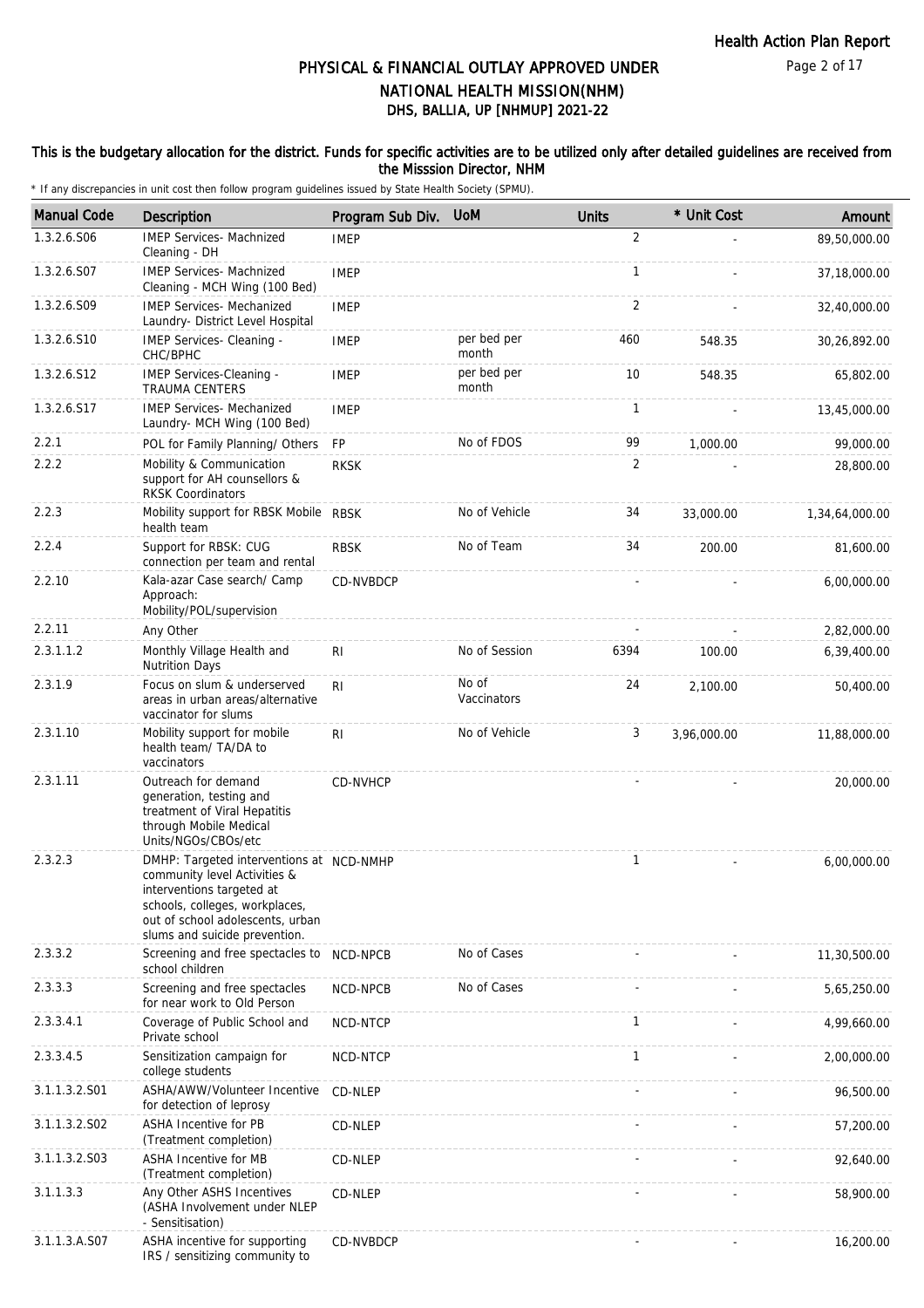### Page 3 of 17

# DHS, BALLIA, UP [NHMUP] 2021-22 PHYSICAL & FINANCIAL OUTLAY APPROVED UNDER NATIONAL HEALTH MISSION(NHM)

### This is the budgetary allocation for the district. Funds for specific activities are to be utilized only after detailed guidelines are received from the Misssion Director, NHM

| <b>Manual Code</b> | Description                                                                                                          | Program Sub Div. UoM |                                          | <b>Units</b> | * Unit Cost | Amount         |
|--------------------|----------------------------------------------------------------------------------------------------------------------|----------------------|------------------------------------------|--------------|-------------|----------------|
|                    | accept IRS and Referral /<br>Ensuring treatment for Kala-azar<br>cases                                               |                      |                                          |              |             |                |
| 3.1.1.3.A.S01      | ASHA Incentive/ Honorarium for<br>Malaria and LLIN Distribution                                                      | <b>CD-NVBDCP</b>     |                                          |              |             | 2,25,000.00    |
| 3.1.1.3.A.S02      | ASHA Incentive for Dengue and<br>Chikungunya                                                                         | <b>CD-NVBDCP</b>     |                                          |              |             | 29,19,000.00   |
| 3.1.1.3.A.S04      | ASHA incentive for referral of<br>AES/JE cases to the nearest<br>CHC/DH/Medical College                              | CD-NVBDCP            |                                          |              |             | 1,000.00       |
| 3.1.1.3.A.S05      | Honorarium for Drug Distribution<br>including ASHAs and supervisors<br>involved in MDA                               | CD-NVBDCP            |                                          |              |             | 84,53,700.00   |
| 3.1.1.4.A.1.S01    | ASHA Incentive Filling of CBAC<br>forms and familly folder of<br>patients with confirm NCD cases                     | CP                   | No. of<br><b>Beneficiaries</b>           |              | 10.00       | 48,85,480.00   |
| 3.1.1.1.4.S09.A    | ASHA incentive for HRP<br>identification and follow up                                                               | MН                   | No of HRP                                | 4700         | 300.00      | 14,10,000.00   |
| 3.1.1.1.1.S01      | JSY Incentive to ASHA                                                                                                | MH                   | No of<br>Deliveries                      | 36000        |             | 2,16,00,000.00 |
| 3.1.1.1.1.S03      | National Iron Plus Incentive for<br>mobilizing children and/or<br>ensuring compliance and<br>reporting (6-59 months) | <b>CH</b>            | No of ASHA                               | 2882         | 50.00       | 8,64,600.00    |
| 3.1.1.1.2.S01      | ASHA incentive under MAA<br>programme @ Rs 100 per ASHA<br>for quarterly mother's meeting                            | CH                   | No of ASHA                               | 2882         | 100.00      | 11,52,800.00   |
| 3.1.1.1.2.S02      | Incentive for Home Based<br>Newborn Care programme                                                                   | <b>CH</b>            | No. of Child                             | 64887        | 250.00      | 1,62,21,750.00 |
| 3.1.1.1.2.S04      | Incentive for referral of SAM<br>cases to NRC and for follow up<br>of discharge SAM children from<br><b>NRCs</b>     | <b>CH</b>            | No.of SAM<br>Child referal &<br>followup | $\mathbf{1}$ | 150.00      | 28,800.00      |
| 3.1.1.1.2.S05      | Incentive for National<br>Deworming Day for mobilising<br>out of school children                                     | <b>RKSK</b>          | ASHA                                     | 3081         | 100.00      | 3,08,100.00    |
| 3.1.1.1.2.S06      | Incentive for IDCF for<br>prophylactic distribution of ORS<br>to family with under-five<br>children.                 | СH                   | No of ASHA                               | 2882         | 100.00      | 2,88,200.00    |
| 3.1.1.1.2.S07      | Incentive to ASHA for Quaterly<br>Visit Under HBYC                                                                   | CН                   | No of Children                           | 4289         | 50.00       | 10,72,250.00   |
| 3.1.1.1.3.S01      | ASHA Incentive under<br>Immunzation                                                                                  | RI                   | No of Children                           | 76978        | 225.00      | 1,73,19,960.00 |
| 3.1.1.1.4.S08      | ASHA incentive for injectable<br>contraceptive (Antara)                                                              | FP                   | No of Cases                              | 4766         | 100.00      | 4,76,600.00    |
| 3.1.1.1.4.S09.B    | Reimbursement of travel<br>expenses for accompanying a<br>women to facility for medical<br>abortion                  | FP                   | No of Cases                              | 100          | 225.00      | 22,500.00      |
| 3.1.1.1.4.S09.C    | Reimbursement of travel<br>expenses for accompanying a<br>women to facility for surgical<br>abortion (MVA/EVA)       | FP                   | No of Cases                              | 100          | 150.00      | 15,000.00      |
| 3.1.1.1.4.S01      | ASHA Incentives under Saas<br>Bahu Sammellan                                                                         | FP                   | No of Events                             | 2328         | 100.00      | 2,32,800.00    |
| 3.1.1.1.4.S02      | ASHA Incentives under Nayi Pehl FP<br>Kit                                                                            |                      | No of Kits                               | 11528        | 100.00      | 11,52,800.00   |
| 3.1.1.1.4.S04      | ASHA PPIUCD incentive for<br>accompanying the client for<br>PPIUCD insertion                                         | <b>FP</b>            | No of Cases                              | 2312         | 150.00      | 3,46,800.00    |
| 3.1.1.1.4.S05      | ASHA PAIUCD incentive for<br>accompanying the client for<br>PAIUCD insertion                                         | <b>FP</b>            | No. of cases                             | 14           | 150.00      | 2,100.00       |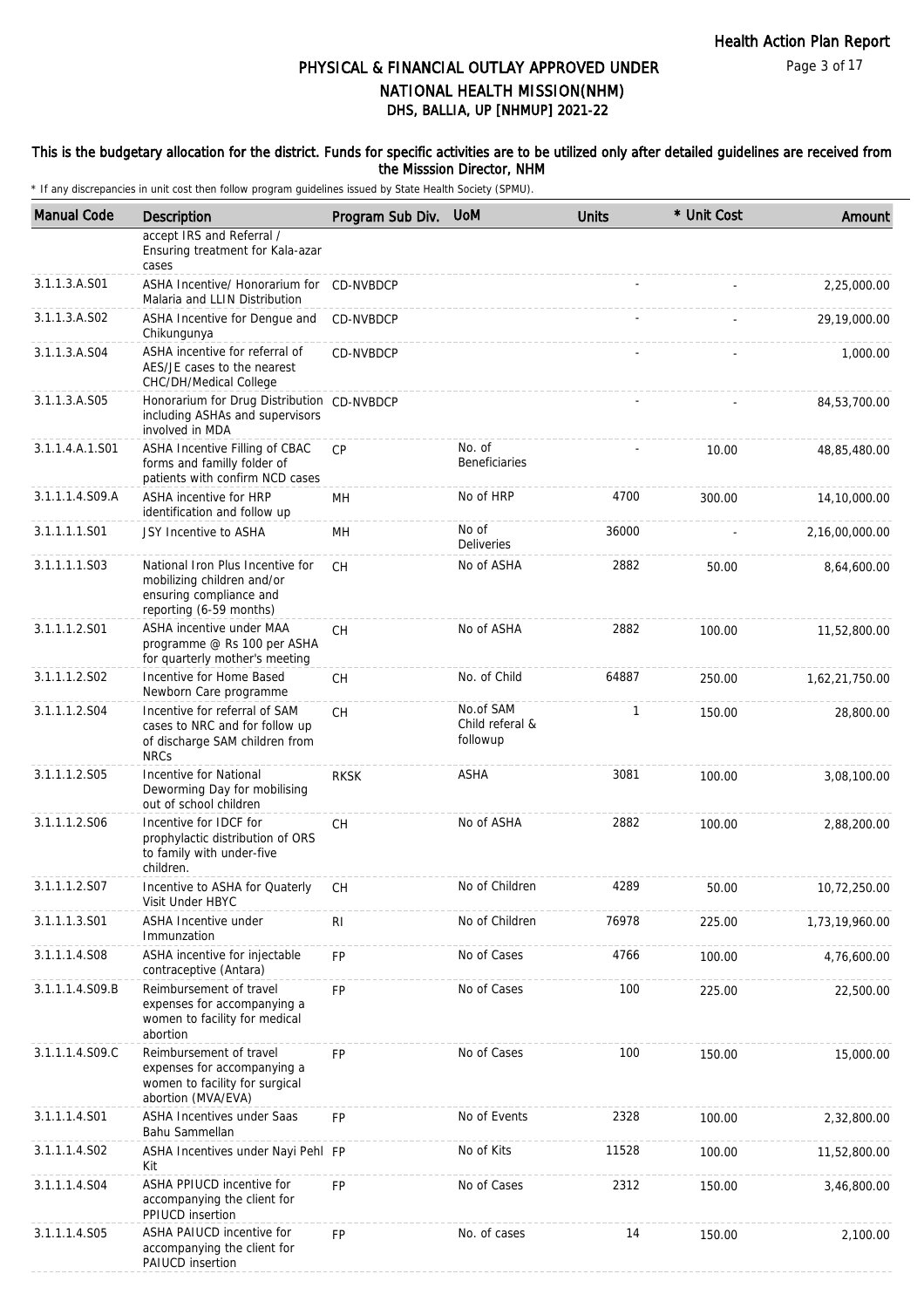### This is the budgetary allocation for the district. Funds for specific activities are to be utilized only after detailed guidelines are received from the Misssion Director, NHM

| <b>Manual Code</b> | <b>Description</b>                                                                                                       | Program Sub Div. | <b>UoM</b>                             | <b>Units</b> | * Unit Cost | Amount         |
|--------------------|--------------------------------------------------------------------------------------------------------------------------|------------------|----------------------------------------|--------------|-------------|----------------|
| 3.1.1.1.4.S06.A    | ASHA incentive under ESB<br>scheme for promoting spacing of<br>births between 02 children                                | <b>FP</b>        | No. of cases                           | 428          | 500.00      | 2,14,000.00    |
| 3.1.1.1.4.S06.B    | ASHA incentive under ESB<br>scheme for promoting spacing of<br>02 years after marriage                                   | <b>FP</b>        | No. of cases                           | 445          |             | 2,22,500.00    |
| 3.1.1.1.4.S07      | ASHA incentive under ESB<br>scheme for promoting Adoption<br>of Limiting Method upto Two<br>Children                     | <b>FP</b>        | No of Cases                            | 599          | 1,000.00    | 5,99,000.00    |
| 3.1.1.5            | ASHA incentives for routine<br>activities                                                                                | <b>CP</b>        | No. of Rural &<br>Rurban ASHA          |              | 2,000.00    | 7,40,64,000.00 |
| 3.1.1.6.S01        | Incentive to ASHA Facilitator for<br>CBAC, HRP and SAM Tracking                                                          | CP               | No of AF                               |              | 1,700.00    | 29,78,400.00   |
| 3.1.1.6.S02        | Incentive to ASHA for Health<br>Promotion Day                                                                            | <b>CP</b>        | No. of Rural &<br>Rurban ASHA          |              | 200.00      | 74,06,400.00   |
| 3.1.1.6.S03        | Incentive to ASHA under PMMVY CP                                                                                         |                  | No. of<br><b>Beneficiaries</b>         |              | 100.00      | 21,95,200.00   |
| 3.1.1.6.S04        | ASHA Beema- Pradhan Mantri<br>Jeevan Jyoti & Suraksh Bima<br>Yojna                                                       | CP               |                                        |              |             | 10,33,872.00   |
| 3.1.3.1.1.S01      | Asha/ Asha Sangni Uniform                                                                                                | <b>CP</b>        | No. of<br>Rural, Rurban<br>ASHA & AF   |              | 600.00      | 19,69,200.00   |
| 3.1.3.1.1.S02      | Asha/ Asha Sangni Umbrella                                                                                               | <b>CP</b>        | No. of<br>Rural, Rurban<br>ASHA & AF   |              | 200.00      | 6,56,400.00    |
| 3.1.3.1.3          | Awards to ASHA's/Link workers                                                                                            | <b>CP</b>        | No. of<br>Rural, Urban<br>Rurban ASHA, |              | 300.00      | 9,88,600.00    |
| 3.1.3.1.6          | Supervision costs by ASHA<br>facilitators (Shangni) (12<br>months)                                                       | <b>CP</b>        | No of AF                               |              | 7,200.00    | 1,26,14,400.00 |
| 3.1.1.1.3.S02.A    | Mobilization of children through<br>ASHA or other mobilizers                                                             | RI               | No of Session                          | 30437        | 150.00      | 45,65,550.00   |
| 3.1.3.5.S01        | Incentive for other link workers<br>for Prepration of Due List of<br>Childrens to be immunized                           | R <sub>l</sub>   | No of Session                          | 2290         | 100.00      | 2,29,000.00    |
| 3.1.2.10.S03       | Incentive to ASHA Cluster<br>Meeting                                                                                     | <b>CP</b>        |                                        |              |             | 23,68,950.00   |
| 3.2.3.1.1          | Treatment Supporter<br>Honorarium (Rs 1000)                                                                              | CD-RNTCP         |                                        |              |             | 25,20,000.00   |
| 3.2.3.1.2          | <b>Treatment Supporter</b><br>Honorarium (Rs 5000)                                                                       | CD-RNTCP         |                                        |              |             | 3,55,500.00    |
| 3.2.3.1.3          | Incentive for informant (Rs 500)                                                                                         | CD-RNTCP         |                                        |              |             | 3,71,250.00    |
| 3.2.3.1.4.S01      | <b>State/District TB Forums</b>                                                                                          | CD-RNTCP         |                                        |              |             | 5,000.00       |
| 3.2.3.1.4.SO2      | Community Engagement<br>activities /Incentive for<br>community<br>volunteers/supervisors /LT etc<br>undertaking ACF      | CD-RNTCP         |                                        |              |             | 25,25,000.00   |
| 3.2.1.1.S02        | Other activities under Mission<br>Parivar Vikas: Demand<br>Generation (Saas Bahu<br>Sammellan)                           | FP               | No of Events                           | 2328         | 1,500.00    | 34,92,000.00   |
| 3.2.2.1.2.S09      | Kala-azar: Operational cost for<br>spray including spray wages                                                           | CD-NVBDCP        |                                        |              |             | 11,26,427.00   |
| 3.2.2.1.2.S10      | Kala-azar: Training for spraying                                                                                         | CD-NVBDCP        |                                        |              |             | 15,000.00      |
| 3.3.2              | Orientation Workshops,<br>Trainings and capacity building<br>of PRI for RKS at District Health<br>Societies, CHC and PHC | <b>CP</b>        |                                        |              |             | 23,85,500.00   |
| 3.3.3.2            | Training of PRI's                                                                                                        | NCD-NTCP         |                                        | 1            |             | 30,000.00      |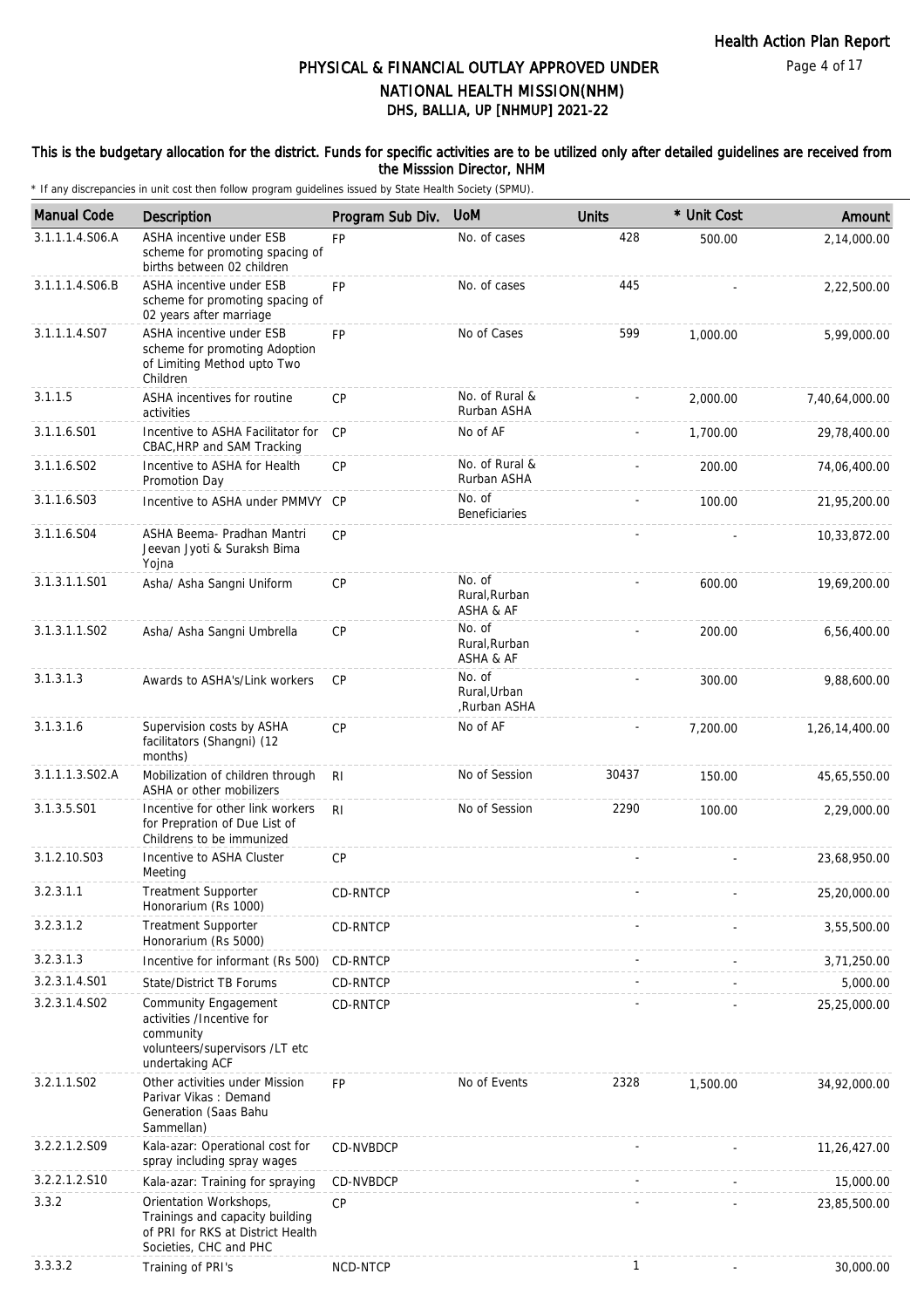### This is the budgetary allocation for the district. Funds for specific activities are to be utilized only after detailed guidelines are received from the Misssion Director, NHM

| <b>Manual Code</b> | Description                                                                                                  | Program Sub Div. | <b>UoM</b>                        | <b>Units</b>             | * Unit Cost | Amount         |
|--------------------|--------------------------------------------------------------------------------------------------------------|------------------|-----------------------------------|--------------------------|-------------|----------------|
|                    | representatives/ Police<br>personnel/ Teachers/ Transport<br>personnel/ NGO personnel/<br>other stakeholders |                  |                                   |                          |             |                |
| 3.3.3.3            | Training of PRI under National<br>Program for Climate Change and<br>Human Health (NPCCHH)                    | NCD-NPCCHH       |                                   | $\mathbf{1}$             |             | 70,000.00      |
| 3.3.4.S01          | <b>AAA Platform</b>                                                                                          | <b>CP</b>        | No. of Rural &<br>Rurban ASHA     |                          | 75.00       | 49,54,500.00   |
| 4.1.1              | <b>District Hospitals</b>                                                                                    | <b>CP</b>        | No. of DH                         | 2                        | 5,00,000.00 | 10,00,000.00   |
| 4.1.3              | <b>Community Health Centers</b>                                                                              | <b>CP</b>        | No of CHC                         | 23                       | 2,50,000.00 | 57,50,000.00   |
| 4.1.4              | Primary Health Centers                                                                                       | CP               | No of PHC                         | 66                       | 87,500.00   | 57,75,000.00   |
| 4.1.5              | Sub Centers                                                                                                  | CP               | No. of Sub<br>Centre              |                          | 10,000.00   | 36,70,000.00   |
| 4.1.6              | Village Health Sanitation &<br><b>Nutrition Committee</b>                                                    | <b>CP</b>        | No. of VHSNC                      |                          | 10,000.00   | 1,20,30,000.00 |
| 4.1.7.S01          | H&WC Additional Untied Grant-<br>SC                                                                          | CP               | No. of HWC-<br>SC                 |                          | 30,000.00   | 66,40,000.00   |
| 4.1.7.S02          | <b>H&amp;WC Additional Untied Grant-</b><br>PHC                                                              | CP               | No. of HWC-<br>PHC                |                          | 50,000.00   | 27,00,000.00   |
| 5.1.1.2.8          | Infrastructure strengthening of<br>SC to H&WC                                                                | <b>CP</b>        | No. of HWC-<br><b>SC</b>          |                          | 7,00,000.00 | 70,00,000.00   |
| 5.1.1.2.9          | Infrastructure strengthening of<br>PHC to H&WC                                                               | <b>CP</b>        | No. of HWC-<br>PHC                |                          | 2,74,000.00 | 52,06,000.00   |
| 5.1.2              | Sub Centre Rent and<br>Contingencies                                                                         | <b>CP</b>        |                                   |                          |             | 60,48,000.00   |
| 5.3.9              | Safety Pits                                                                                                  | RI               | No of piece                       | 17                       | 6,000.00    | 1,02,000.00    |
| 5.3.14             | Civil Works under RNTCP                                                                                      | CD-RNTCP         |                                   | $\overline{\phantom{a}}$ |             | 1,60,000.00    |
| 6.1.1.1.2.S02      | FRU Strengthening                                                                                            | MН               | List of<br>Different<br>Equipment |                          |             | 10,41,198.00   |
| 6.1.1.1.5          | Any other Equipment<br>(Instrument and Equipment for<br>HWC)                                                 | MH               | List of<br>Different<br>Equipment | 4                        |             | 8,00,000.00    |
| 6.1.1.3.3          | Minilap kits                                                                                                 | <b>FP</b>        | No of Kits                        | 4                        | 3,000.00    | 12,000.00      |
| 6.1.1.3.5          | PPIUCD forceps                                                                                               | FP               | No of Kelly<br>forcep             | 70                       | 600.00      | 42,000.00      |
| 6.1.5.1.1          | Grant-in-aid for Vision Centre<br>(PHC) (Govt.)                                                              | NCD-NPCB         |                                   |                          |             | 1,00,000.00    |
| 6.1.1.21.1         | Recurring GIA: Machinery &<br>Equipment for DH                                                               | NCD-NPHCE        |                                   | $\mathbf{1}$             |             | 1,50,000.00    |
| 6.1.2.6.F1.S03     | IT Recurring Expenses for PHC                                                                                | CP               |                                   |                          |             | 1,75,000.00    |
| 6.1.2.6.F1.S04     | Laptop for HWC-PHC                                                                                           | CP               |                                   |                          |             | 12,35,000.00   |
| 6.1.4.3.1          | <b>MCR</b>                                                                                                   | CD-NLEP          |                                   |                          |             | 40,000.00      |
| 6.1.4.3.2          | Aids/Appliance                                                                                               | CD-NLEP          |                                   |                          |             | 17,000.00      |
| 6.1.4.3.3          | Equipment                                                                                                    | CD-NLEP          |                                   |                          |             | 5,000.00       |
| 6.1.6.1            | Repairs of Laparoscopes                                                                                      |                  | No of<br>Laproscopes              | 2                        | 25,000.00   | 50,000.00      |
| 6.2.1.1.A7.S05.a   | Drugs & Consumables Normal<br>Delivery L1 Facility                                                           | <b>MH</b>        | No of<br>Deliveries               | 9500                     |             | 1,90,000.00    |
| 6.2.1.1.A7.S05.b   | Drugs & Consumables Normal<br>Delivery L2 Facility                                                           | MН               | No of<br><b>Deliveries</b>        | 19700                    |             | 7,88,000.00    |
| 6.2.1.1.A7.S05.c   | Drugs & Consumables Normal<br>Delivery L3 Facility                                                           | MH               | No of<br><b>Deliveries</b>        | 13200                    |             | 10,56,000.00   |
| 6.2.1.1.A7.S05.d   | Drugs & Consumables Caesarean MH<br>Delivery L3 Facility                                                     |                  | No of<br>Deliveries               | 300                      |             | 1,08,000.00    |
| 6.2.1.2.2.12       | AEFI kit under RI Program                                                                                    | R <sub>l</sub>   | No. of Kits                       | 100                      | 200.00      | 20,000.00      |
| 6.2.1.3.1          | Nayi Pehl Kit                                                                                                | <b>FP</b>        | No of Kits                        | 11528                    | 220.00      | 25,36,160.00   |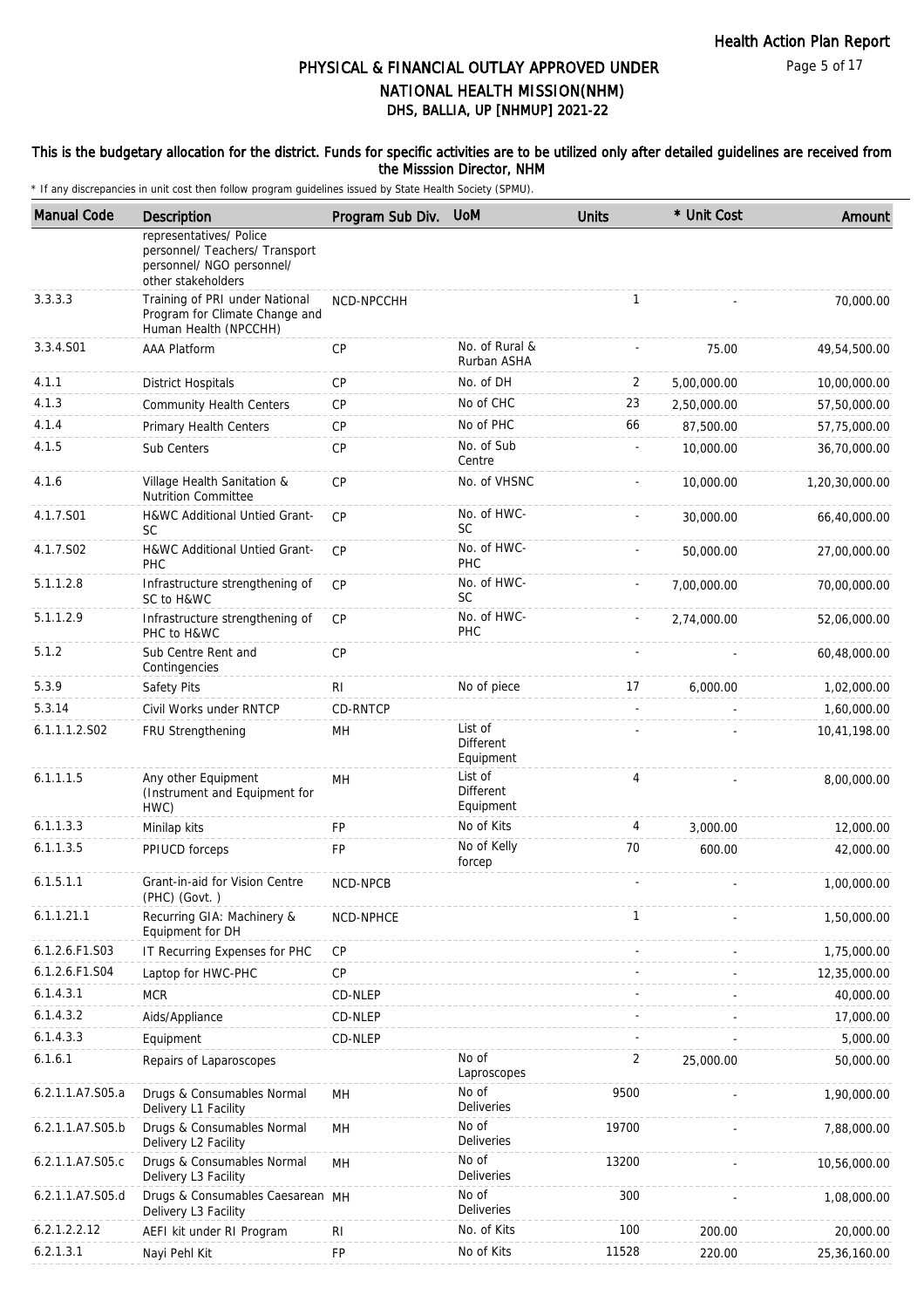### This is the budgetary allocation for the district. Funds for specific activities are to be utilized only after detailed guidelines are received from the Misssion Director, NHM

| <b>Manual Code</b> | <b>Description</b>                                                                                         | Program Sub Div.  | <b>UoM</b>                                         | <b>Units</b> | * Unit Cost | Amount            |
|--------------------|------------------------------------------------------------------------------------------------------------|-------------------|----------------------------------------------------|--------------|-------------|-------------------|
| 6.2.1.5.1          | Medicine for Mobile health team                                                                            | <b>RBSK</b>       | No of Team                                         | 34           | 5,000.00    | 1,70,000.00       |
| 6.2.1.6.1          | Red/Black plastic bags et                                                                                  | RI                | No of Session                                      | 31968        | 9.00        | 2,87,712.00       |
| 6.2.1.6.2          | Bleach/Hypochlorite solution/<br>Twin bucket                                                               | R <sub>l</sub>    | No of Facilities                                   |              |             | 31,500.00         |
| 6.2.2.1.4          | Replenishment of ASHA HBNC<br>kits                                                                         | CP                | No of ASHA                                         |              | 150.00      | 3,59,700.00       |
| 6.2.2.2.2          | Drugs and Supplies for blood<br>related disorders-<br>Haemoglobinopathies                                  | <b>BLOOD CELL</b> |                                                    |              |             | 90,000.00         |
| 6.2.2.4.1          | Drugs & Supplies for Ayush                                                                                 | AYUSH             | No of Doctors                                      | 51           | 50,000.00   | 25,50,000.00      |
| 6.2.2.6.1          | Lab strengthening of SHC - HWC CP                                                                          |                   |                                                    |              |             | 43,72,500.00      |
| 6.2.2.6.2          | Lab strengthening of PHC - HWC CP                                                                          |                   |                                                    |              |             | 35,20,000.00      |
| 6.2.3.1.1          | Chloroquine phosphate tablets                                                                              | CD-NVBDCP         |                                                    |              |             | 15,000.00         |
| 6.2.3.1.2          | Primaquine tablets 2.5 mg                                                                                  | CD-NVBDCP         |                                                    |              |             | 7,500.00          |
| 6.2.3.1.3          | Primaquine tablets 7.5 mg                                                                                  | CD-NVBDCP         |                                                    |              |             | 15,000.00         |
| 6.2.3.1.12         | RDT Malaria - bi-valent (For Non CD-NVBDCP<br>Project states)                                              |                   |                                                    |              |             | 2,13,500.00       |
| 6.2.3.2.1          | Supportive drugs, lab. Reagents                                                                            | CD-NLEP           |                                                    |              |             | 13,000.00         |
| 6.2.3.3.1          | Laboratory Materials                                                                                       | CD-RNTCP          |                                                    |              |             | 23,30,000.00      |
| 6.2.3.3.2          | Procurement of Drugs                                                                                       | CD-RNTCP          |                                                    |              |             | 12,10,000.00      |
| 6.2.4.1.1          | Assistance for<br>consumables/drugs/medicines to<br>the Govt./District Hospital for<br>Cat sx etc          | NCD-NPCB          | No of Cases                                        |              |             | 16,88,640.00      |
| 6.2.4.5.1          | Drugs & Consumables for NCD<br>Management (incl. Diabetes,<br>Hypertension, Strokes etc)for<br>whole dist. | NCD-NPCDCS        |                                                    | $\mathbf{1}$ |             | 2,00,000.00       |
| 6.2.4.5.3          | Drugs & Diagnostic for NCD<br>Management incl. Diabetes,<br>Hypertension, Strokes etc                      | NCD-NPCDCS        |                                                    |              |             | 4,50,000.00       |
| 6.1.3.2.a.S01      | Free Diagnostics for Pregnant<br>women under JSSK - USG on<br>PPP for PMSMA                                | MH                | No of ANC                                          | 1200         |             | 3,60,000.00       |
| $6.1.3.2.a.$ SO2   | Free Diagnostics for Pregnant<br>women under JSSK-AVD for for<br>HIV & Syphilis at VHNDs                   | MН                | No of ANC                                          | 392          |             |                   |
| $6.1.3.2.a.$ SO3   | Free Diagnostics for Pregnant<br>women under JSSK-MH                                                       | MН                | No of ANC                                          | 82500        |             | 8,25,000.00       |
| 6.1.3.2.b          | Free Diagnostics for Sick infants<br>under JSSK                                                            | <b>CH</b>         | No of Units                                        | $\mathbf{1}$ |             | 1,20,000.00       |
| 6.3.1.S03          | Any other (please specify)                                                                                 |                   |                                                    |              |             | 1,88,00,000.00    |
| 7.5.1              | Tribal Patient Support &<br><b>Transportation Charges</b>                                                  | CD-RNTCP          |                                                    |              |             | 1,61,900.00       |
| 7.5.2              | Sample collecton &<br>transportation charges                                                               | <b>CD-RNTCP</b>   |                                                    |              |             | 3,36,575.00       |
| 8.1.1.1            | ANMs - MH                                                                                                  | MН                | No of MH ANM                                       | 170          |             | 3,70,46,743.00    |
| 8.1.1.1.S01        | ANM For New Sub-Center - CP                                                                                | CP                |                                                    |              |             | 77,54,042.00      |
| 8.1.1.2.S01        | Staff Nurses-100 Beded MCH<br>Wing Neotology                                                               | MH                | No of MCH<br>Neonatology<br>trained Staff<br>Nurse |              |             | 57,92,504.00      |
| 8.1.1.2.S02        | Staff Nurses-100 Beded MCH<br>Wing nursing sister                                                          | <b>MH</b>         | No of MCH<br><b>Nursing Sister</b>                 |              |             | 12,44,938.00      |
| 8.1.1.2.S05        | Staff Nurses-MH                                                                                            | MH                | No of MH<br>Staff Nurse                            | 66           |             | 2, 15, 30, 262.00 |
| 8.1.1.2.S11        | Staff Nurse HWC - CP                                                                                       | CP                |                                                    |              |             | 88,68,047.00      |
| 8.1.1.2.S12        | Staff Nurses HWC - MH                                                                                      | MH                |                                                    | 12           |             | 14,40,936.00      |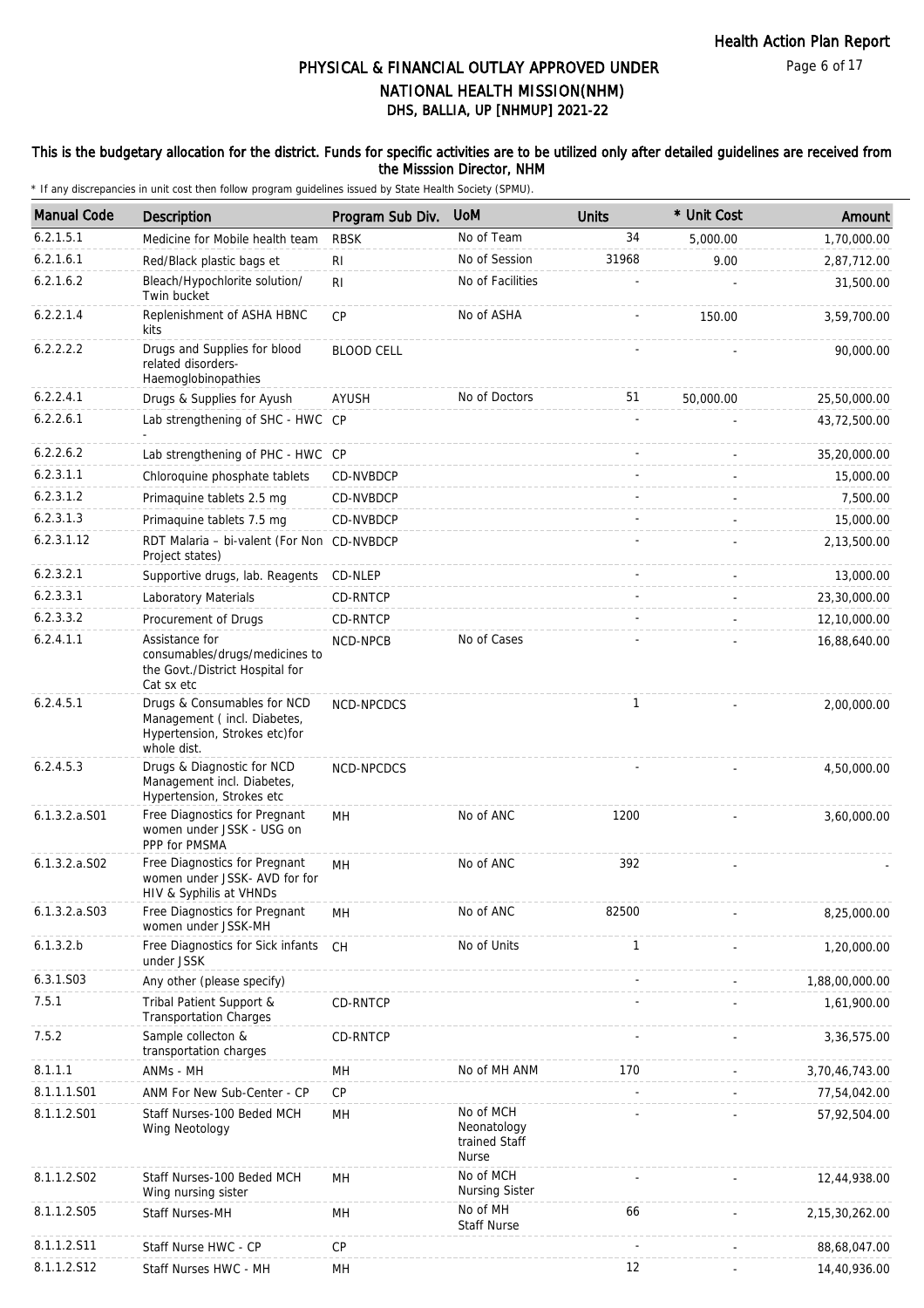### This is the budgetary allocation for the district. Funds for specific activities are to be utilized only after detailed guidelines are received from the Misssion Director, NHM

| <b>Manual Code</b> | Description                                                                              | Program Sub Div. | <b>UoM</b>                                              | <b>Units</b>   | * Unit Cost | Amount         |
|--------------------|------------------------------------------------------------------------------------------|------------------|---------------------------------------------------------|----------------|-------------|----------------|
| 8.1.1.5.S01        | Laboratory Technicians -100<br>Beded MCH Wing                                            | MH               | No of MCH<br>Laboratory<br>Technician                   |                |             | 11,66,802.00   |
| 8.1.1.5.S02        | Laboratory Technicians -HR                                                               | HR               |                                                         | $\mathbf{1}$   |             | 2,64,816.00    |
| 8.1.1.5.S04        | Laboratory Technicians - RNTCP                                                           | CD-RNTCP         |                                                         |                |             | 53,68,696.00   |
| 8.1.1.6.S05        | OT Technician                                                                            | <b>MIS</b>       | No of MH OT<br>technician                               |                |             | 5,29,200.00    |
| 8.1.1.6.S06        | OT Technician-MCH Wing                                                                   | MH               | No of MCH OT<br>Technician                              |                |             | 3,48,035.00    |
| 8.1.1.10.S02       | Physiotherapist/ Occupational<br>Therapist-CD-NLEP                                       | CD-NLEP          |                                                         |                |             | 4,61,034.00    |
| 8.1.1.12.S02       | Para Medical Worker CD-NLEP                                                              | CD-NLEP          |                                                         |                |             | 40,05,893.00   |
| 8.1.2.1.S01        | Obstetricians and Gynaecologists MH<br>-100 Beded MCH Wing                               |                  | No of MCH<br>Obstetricians<br>and<br>Gynaecologist<br>S |                |             | 32,40,000.00   |
| 8.1.2.1.S04        | Obstetricians and Gynaecologists MH<br>-MH                                               |                  | No of MH<br>Obstetricians<br>and<br>Gynaecologist<br>S  |                |             | 32,40,000.00   |
| 8.1.2.2.S01        | Paediatricians- 100 Beded MCH<br>Wing                                                    | MН               | No of MCH<br>Pediatrician                               |                |             | 37,47,600.00   |
| 8.1.2.3.S02        | Anaesthetists -100 Beded MCH<br>Wing                                                     | MH               | No of MCH<br>Anesthetic                                 |                |             | 32,40,000.00   |
| 8.1.2.3.S05        | Anaesthetists -MH                                                                        | MН               | No of MH<br>Anesthetic                                  |                |             | 32,40,000.00   |
| 8.1.2.5.S01        | Radiologists- 100 Beded MCH<br>Wing                                                      | MН               | No of MCH<br>Radiologist                                |                |             | 11,70,000.00   |
| 8.1.2.6.S01        | Pathologists/ Haemotologists-<br>100 Beded MCH Wing                                      | MH               | No of MCH<br>Pathologist                                |                |             | 10,80,000.00   |
| 8.1.3.10.S01       | FRU Operationalization for<br>Gynae & anesthetist specialist on<br>call from govt sector | MH               | No of C<br>Section                                      | 12             |             | 36,000.00      |
| 8.1.3.10.S02       | FRU Operationalization<br>Gynecologists specialist on call<br>from pvt sector            | MH               | No of C<br>Section                                      | 6              |             | 27.000.00      |
| 8.1.3.10.S03       | FRU Operationalization<br>anesthetist specialist on call for<br>from pvt sector          | MH               | No of C<br>Section                                      | 6              |             | 18,000.00      |
| 8.1.4.1.S01        | Dental Surgeons- DH &CHC                                                                 | <b>HR</b>        |                                                         | 4              |             | 27,93,504.00   |
| 8.1.5.S03          | Medical Officers -MH                                                                     | MH               | No of MH LMO                                            | ÷,             |             | 23,40,000.00   |
| 8.1.6.1            | <b>AYUSH MOs</b>                                                                         | <b>AYUSH</b>     |                                                         | 52             |             | 2,67,11,849.00 |
| 8.1.6.2            | Pharmacist - AYUSH                                                                       | AYUSH            |                                                         | 19             |             | 41,17,099.00   |
| 8.1.7.1.1          | MOs- AYUSH                                                                               | <b>RBSK</b>      |                                                         | 64             |             | 2,77,48,224.00 |
| 8.1.7.1.2.S01      | MOs-MBBS                                                                                 | <b>RBSK</b>      |                                                         | 4              |             | 29,36,016.00   |
| 8.1.7.1.3          | Staff Nurse                                                                              | RBSK             |                                                         | $\overline{7}$ |             | 23,54,688.00   |
| 8.1.7.1.4          | ANM                                                                                      | <b>RBSK</b>      |                                                         | 27             |             | 57,25,332.00   |
| 8.1.7.1.5.S02      | Pharmacists                                                                              | <b>RBSK</b>      |                                                         | 34             |             | 93,41,275.00   |
| 8.1.8.1            | Medical Officers                                                                         | <b>CH</b>        | No. of Mos                                              | 1              |             | 3,60,000.00    |
| 8.1.8.2            | <b>Staff Nurse</b>                                                                       | CH               | No. of SNs                                              | 4              |             | 14,76,986.00   |
| 8.1.8.3            | Cook cum caretaker                                                                       | CH               | No. of Cook<br>cum Caretaker                            | 2              |             | 3,08,551.00    |
| 8.1.8.5            | Feeding demonstrator for NRC                                                             | CH               | No. of FDs                                              | 1              |             | 2,89,952.00    |
| 8.1.9.1.S01        | Paediatrician SNCU-CH                                                                    | CH               | No. of<br>Peadiatrician                                 | 3              |             | 44,40,000.00   |
| 8.1.9.3.S01        | Staff Nurse - SNCU/KMC                                                                   | CH               | No. of SNs                                              | 12             |             | 41,01,651.00   |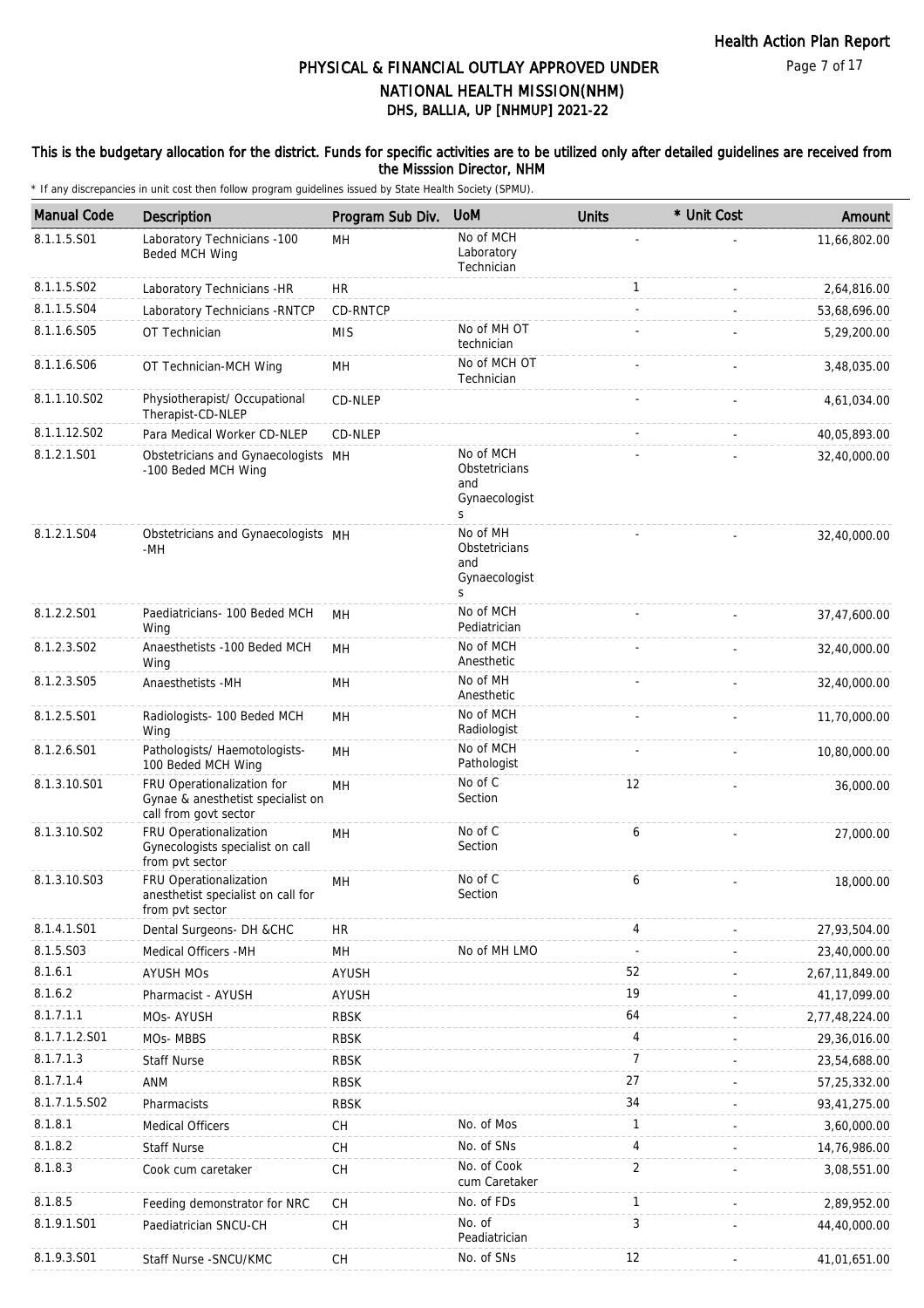### This is the budgetary allocation for the district. Funds for specific activities are to be utilized only after detailed guidelines are received from the Misssion Director, NHM

| <b>Manual Code</b> | <b>Description</b>                                                              | Program Sub Div.  | <b>UoM</b>                     | <b>Units</b>   | * Unit Cost  | Amount         |
|--------------------|---------------------------------------------------------------------------------|-------------------|--------------------------------|----------------|--------------|----------------|
| 8.1.9.3.SO2        | Staff Nurse -NBSU                                                               | CH                | No. of SNs                     | 9              |              | 27,40,198.00   |
| 8.1.9.6.S02        | Others- SNCU Staff ( Ward<br>Aaya/ Cleaner/ Security Guard)                     | CH                |                                | 9              |              | 16,09,484.00   |
| 8.1.9.6.S03        | Others- SNCU Staff DEO                                                          | CH                | no. of Posts                   | $\mathbf{1}$   |              | 2,49,046.00    |
| 8.1.12.1           | Mid-level Service Provider                                                      | CP                |                                |                |              | 1,00,16,805.00 |
| 8.1.12.2           | Performance incentive for Mid-<br>level service providers                       | CP                | No. of HWC-<br>CHO             |                | 15,000.00    | 71,21,250.00   |
| 8.1.13.1.S02       | Counsellor -RKSK                                                                | <b>RKSK</b>       |                                | 2              |              | 5,36,320.00    |
| 8.1.13.1.S03       | Counsellor - RMNCHA-FW                                                          | FP                | No of<br>Counsellors/m<br>onth | $\overline{2}$ | 15,073.00    | 4,27,936.00    |
| 8.1.13.4.S01       | Microbiologists-CD-NVBDCP-<br>AES/JE                                            | CD-NVBDCP         |                                | $\mathbf{1}$   |              | 8,36,804.00    |
| 8.1.13.5           | Audiometrician/ Audiologist-<br>NCD-NPPCD                                       | NCD-NPPCD         |                                |                |              | 3,96,900.00    |
| 8.1.13.10          | TBHV-CD-RNTCP                                                                   | CD-RNTCP          |                                |                |              | 13,14,000.00   |
| 8.1.13.18          | Audiometrics Asstt.NCD-NPPCD                                                    | NCD-NPPCD         |                                |                |              | 1,80,000.00    |
| 8.1.13.19          | Instructor for Hearing Imapired<br>Children-NCD-NPPCD                           | NCD-NPPCD         |                                |                |              | 1,98,450.00    |
| 8.1.13.22.S07      | Rogi Sahayata Kendra Manager                                                    | QA                |                                | 2              |              | 4,65,600.00    |
| 8.1.13.22.S13      | Rogi Sahayata Kendra Operator                                                   | QA                |                                | $\overline{2}$ |              | 3,34,682.00    |
| 8.1.14.1.S01       | MO (Blood Bank)                                                                 | <b>BLOOD CELL</b> |                                |                |              | 3,60,000.00    |
| 8.1.14.1.S03       | Pathologist (Blood Bank)                                                        | <b>BLOOD CELL</b> |                                |                |              | 7,20,000.00    |
| 8.1.14.2           | <b>Staff Nurse</b>                                                              | <b>BLOOD CELL</b> |                                |                |              | 2,78,000.00    |
| 8.1.14.4.S02       | Lab Technician (BB)                                                             | <b>BLOOD CELL</b> |                                |                |              | 3,73,000.00    |
| 8.1.14.5.S01       | Others- Counsellor                                                              | <b>BLOOD CELL</b> |                                |                |              | 1,50,000.00    |
| 8.1.14.5.S02       | Others- Lab Technicians                                                         | <b>BLOOD CELL</b> |                                |                |              | 2,18,000.00    |
| 8.1.14.5.S03       | Others-Lab Attendant                                                            | <b>BLOOD CELL</b> |                                |                |              | 4,14,000.00    |
| 8.1.14.5.S05       | Others-Lab Attendant - BSU                                                      | <b>BLOOD CELL</b> |                                |                |              | 1,01,000.00    |
| 8.1.16.2.S01       | Cold Chain Handlers                                                             | RI.               |                                |                |              | 2,10,067.00    |
| 8.1.16.6.S01       | Data Entry Operator BB                                                          | <b>BLOOD CELL</b> |                                |                |              | 1,95,000.00    |
| 8.1.16.7.S02       | Sweeper- NCD- Blood bank                                                        | <b>BLOOD CELL</b> |                                |                |              | 1,44,000.00    |
| 8.1.16.7.S03       | Sweeper-NCD-Blood Storage<br>Unit                                               | <b>BLOOD CELL</b> |                                |                |              | 1,40,000.00    |
| 8.1.16.7.S05       | Cleaner -NRC                                                                    | СH                | no. of Posts                   | 1              |              | 1,78,831.00    |
| 8.4.7              | Incentive to provider for PPIUCD FP<br>services @Rs 150 per PPIUCD<br>insertion |                   | No of Cases                    | 1912           | 150.00       | 2,86,800.00    |
| 8.4.8              | Incentive to provider for PAIUCD FP<br>Services @Rs 150 per PAIUCD<br>insertion |                   | No of Cases                    | 14             | 150.00       | 2,100.00       |
| 8.4.9              | Team based incentives for<br>Health & Wellness Centers<br>(H&WC Sub Center)     | <b>CP</b>         | No of HWC                      |                | 11,000.00    | 52,22,250.00   |
| 8.4.10             | Team based incentives for<br>Health & Wellness Centers<br>(H&WC PHC)            | <b>CP</b>         | No of HWC                      |                | 11,000.00    | 29,75,250.00   |
| 8.4.12.S01         | HRP identification and follow up<br>for ANM                                     | MН                | No of HRP                      | 4700           | 200.00       | 9,40,000.00    |
| 8.4.12.S03         | Performance based Incentives to FP<br>RMNCHA Counselors in Family<br>Planning   |                   | No of Cases                    | 236            | 50.00        | 11,800.00      |
| 8.4.12.S04         | RI Cold chain handlers incentive                                                | RI                | Lumpsump                       | 20             | 2,400.00     | 5,76,000.00    |
| 9.2.1.1.7          | Training of Staff Nurses/ANMs /<br>LHVs in SBA                                  | Nursing           |                                | $\mathbf{1}$   | 10,86,520.00 | 10,86,520.00   |
| 9.2.1.1.22         | Onsite Mentoring for DAKSHATA Nursing                                           |                   |                                | $\mathbf{1}$   | 1,20,000.00  | 1,20,000.00    |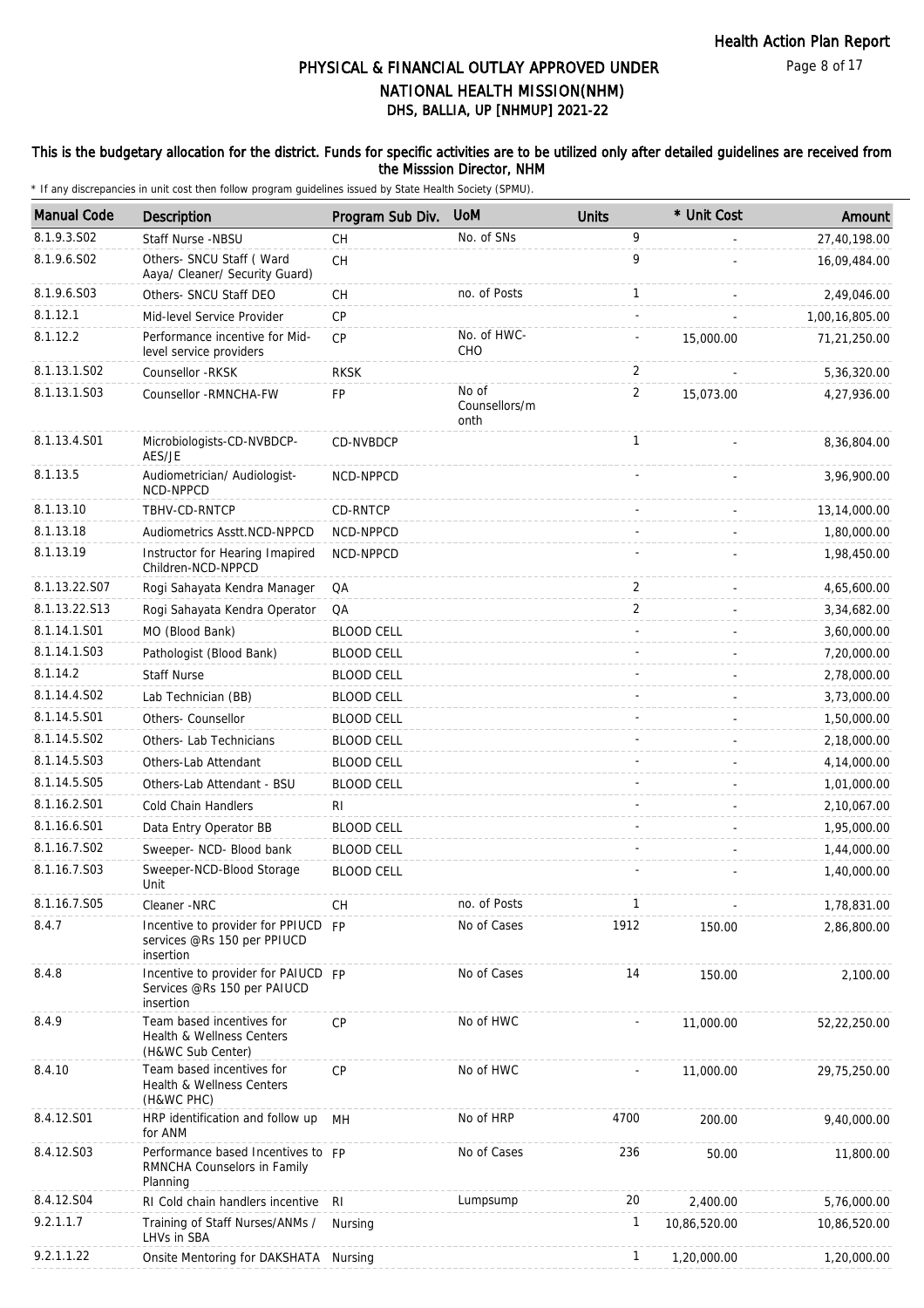### This is the budgetary allocation for the district. Funds for specific activities are to be utilized only after detailed guidelines are received from the Misssion Director, NHM

| <b>Manual Code</b> | Description                                                                                                                           | Program Sub Div. | <b>UoM</b>                      | <b>Units</b> | * Unit Cost | Amount       |
|--------------------|---------------------------------------------------------------------------------------------------------------------------------------|------------------|---------------------------------|--------------|-------------|--------------|
| 9.2.1.2.4          | Orienation activities on vitamin A CH<br>supplemenation and Anemia<br>Mukta Bharat Programme                                          |                  | No of Batch                     | 32           |             | 1,16,206.00  |
| 9.2.1.2.19         | 4 days Trainings on IYCF for<br>MOs, SNs, ANMs of all DPs and<br>SCs                                                                  | CH               | No of Batch                     | 11           |             | 8,95,400.00  |
| 9.2.1.2.20         | Orientation on National<br>Deworming Day                                                                                              | <b>RKSK</b>      | per participant                 | 87           | 100.00      | 1,74,320.00  |
| 9.2.1.3.2.S01      | Otr.Review/orientation meeting<br>at Block Level for ANM                                                                              | <b>FP</b>        | No of<br>Orientation<br>meeting | 68           | 1,000.00    | 68,000.00    |
| 9.2.1.3.23         | Training of Medical officers<br>(Injectible Contraceptive<br>Trainings)                                                               | <b>FP</b>        | No of Batch                     | 1            | 41,800.00   | 41,800.00    |
| 9.2.1.3.24         | Training of AYUSH doctors<br>(Injectible Contraceptive<br>Trainings)                                                                  | <b>FP</b>        | No of Batch                     | $\mathbf{1}$ | 22,800.00   | 22,800.00    |
| 9.2.1.3.25         | Training of Nurses (Staff<br>Nurse/LHV/ANM) (Injectible<br>Contraceptive Trainings)                                                   | <b>FP</b>        | No of Batch                     | $\mathbf{1}$ | 35,800.00   | 35,800.00    |
| 9.2.1.3.27.S01     | FP-LMIS training-Urban Staffs<br>and others                                                                                           | FP               |                                 | $\mathbf{1}$ | 46,900.00   | 46,900.00    |
| 9.2.1.3.27.S02     | FP-LMIS training- ASHA Sangni<br>Refresher                                                                                            | <b>FP</b>        |                                 | $\mathbf{1}$ | 4,900.00    | 4,900.00     |
| 9.2.1.4.13.C       | Any other (please specify) Kishor RKSK<br>Swasyhya Manch                                                                              |                  | No of Events                    | 36           | 5,000.00    | 1,80,000.00  |
| 9.2.1.7.1.S01      | Training under Immunisation-<br><b>CCH</b>                                                                                            | R <sub>l</sub>   | Lumpsump                        |              |             | 67,000.00    |
| 9.2.1.7.1.S02      | Training under Immunisation-<br>Data Handler                                                                                          | R <sub>l</sub>   | Lumpsump                        |              |             | 9,500.00     |
| 9.2.1.7.1.S03      | Training under Immunisation-<br><b>Health Worker</b>                                                                                  | R <sub>l</sub>   | Lumpsump                        |              |             | 4,15,800.00  |
| 9.2.2.6.3          | Kayakalp Trainings                                                                                                                    | QA               | <b>Districts</b>                | 1            | 33,000.00   | 33,000.00    |
| 9.2.2.7.2          | Training cum review meeting for MIS<br>HMIS & MCTS at District level                                                                  |                  | No of<br>Participants           |              |             | 77,220.00    |
| 9.2.2.7.3          | Training cum review meeting for MIS<br>HMIS & MCTS at Block level                                                                     |                  | No of<br>Participants           |              |             | 2,89,200.00  |
| 9.2.2.8.2          | Multi-skilling of ASHA, MPW ay<br>HWCs (SHC & PHC)                                                                                    | CP               | Lumpsump                        |              |             | 19,00,000.00 |
| 9.2.2.8.5.S01      | Training of MPW and Asha                                                                                                              | <b>CP</b>        |                                 |              |             | 5,40,000.00  |
| 9.2.2.8.5.S02      | Training of MO and SN                                                                                                                 | <b>CP</b>        |                                 |              |             | 9,45,000.00  |
| 9.2.2.8.5.S03      | Cost of Yoga Sessions                                                                                                                 | CP               |                                 |              |             | 6,22,500.00  |
| 9.2.3.1.1          | Medical Officers (1 day)                                                                                                              | CD-IDSP          |                                 |              |             | 1,13,160.00  |
| 9.2.3.1.5          | Data Managers (2days)                                                                                                                 | CD-IDSP          |                                 |              |             | 18,400.00    |
| 9.2.3.1.7          | ASHA & MPWs, AWW &<br>Community volunteers (1 day)                                                                                    | CD-IDSP          |                                 |              |             | 26,400.00    |
| 9.2.3.2.1          | Training / Capacity Building<br>(Malaria)                                                                                             | CD-NVBDCP        |                                 |              |             | 71,400.00    |
| 9.5.3.2.6          | Training/sensitization of district<br>level officers on ELF and drug<br>distributors including peripheral<br>health workers (AES/ JE) | CD-NVBDCP        |                                 |              |             | 3,77,800.00  |
| 9.2.3.4.1          | Trainings under RNTCP                                                                                                                 | CD-RNTCP         |                                 |              |             | 4,00,000.00  |
| 9.2.3.5.5          | 1 day training of DEO of the<br>Treatment sites (MTC/TCs)                                                                             | CD-NVHCP         |                                 |              |             | 3,000.00     |
| 9.2.4.2.1          | Training of PHC Medical Officers,<br>Nurses, Paramedical Workers &<br>Other Health Staff working<br>under NMHP                        | NCD-NMHP         | No of Distrcts                  | 1            |             | 50,000.00    |
| 9.2.4.3.1          | Training of doctors and staff at<br>DH Level under NPHCE                                                                              | <b>NCD-NPHCE</b> |                                 | 1            |             | 40,000.00    |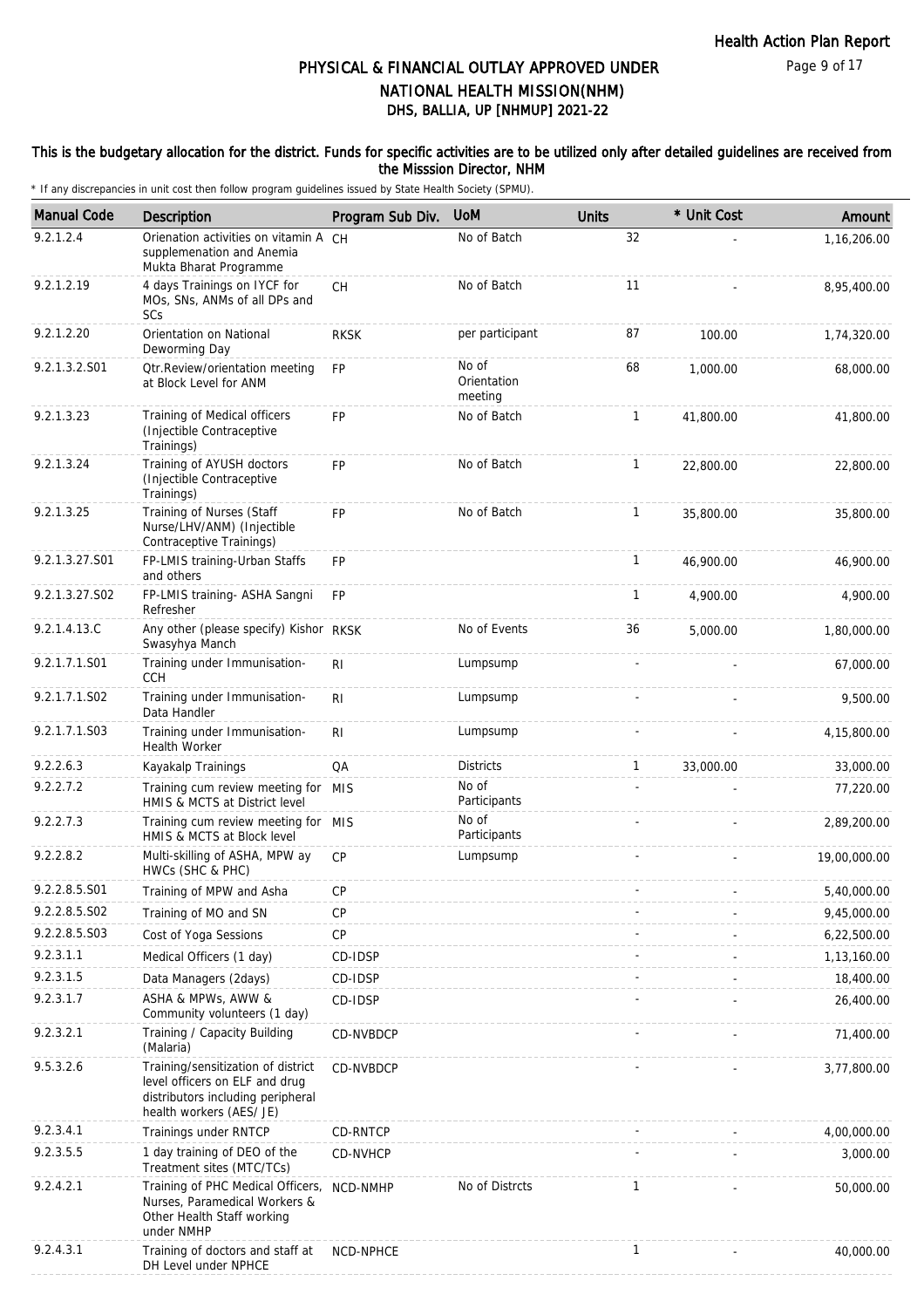Page 10 of 17

# DHS, BALLIA, UP [NHMUP] 2021-22 PHYSICAL & FINANCIAL OUTLAY APPROVED UNDER NATIONAL HEALTH MISSION(NHM)

### This is the budgetary allocation for the district. Funds for specific activities are to be utilized only after detailed guidelines are received from the Misssion Director, NHM

| <b>Manual Code</b> | <b>Description</b>                                                                                             | Program Sub Div.  | <b>UoM</b>         | <b>Units</b> | * Unit Cost | Amount       |
|--------------------|----------------------------------------------------------------------------------------------------------------|-------------------|--------------------|--------------|-------------|--------------|
| 9.2.4.4.1          | Trainings for District Tobacco<br><b>Control Centre</b>                                                        | NCD-NTCP          |                    | $\mathbf{1}$ |             | 1.00.000.00  |
| 9.2.4.5.2          | District NCD Cell                                                                                              | NCD-NPCDCS        |                    | $\mathbf{1}$ |             | 2,00,000.00  |
| 9.2.4.9            | Trainings of Medical Officers,<br>Health Workers and Programme<br>officers under NPCCHH                        | NCD-NPCCHH        |                    | $\mathbf{1}$ |             | 70,000.00    |
| 9.5.29.13.S04.02   | Scaling up Nurse Mentoring<br>Program Honorarium                                                               | Nursing           |                    | $\mathbf{1}$ |             | 10,20,000.00 |
| 9.5.29.13.S04.03   | Scaling up Nurse Mentoring<br>Program Yearly TA DA                                                             | Nursing           |                    | $\mathbf{1}$ |             | 51,000.00    |
| 9.5.29.13.S04.04   | Scaling up Nurse Mentoring<br>Program Register                                                                 | Nursing           |                    | $\mathbf{1}$ |             | 4,250.00     |
| 9.2.3.6.1          | Trainings of Medical Officers and CD-NRCP<br>Health Workers under NRCP                                         |                   |                    |              |             | 96,600.00    |
| 10.1.1.S01         | Community Base Maternal death MH<br>Review                                                                     |                   | No of CBMDR        | 194          |             | 1,16,400.00  |
| 10.1.1.S02         | Incentive for 1st Responder<br>Maternal Death                                                                  | MН                | No of<br>Responder | 58           |             | 58,000.00    |
| 10.1.2             | Child Death Review                                                                                             | <b>CH</b>         | No of Distrcts     | $\mathbf{1}$ |             | 12,97,500.00 |
| 10.2.4             | Microfilaria Survey - Lymphatic<br>Filariasis                                                                  | CD-NVBDCP         |                    |              |             | 50,000.00    |
| 10.2.5             | Monitoring & Evaluation (Post<br>MDA assessment by medical<br>colleges (Govt. & private)/ICMR<br>institutions) | CD-NVBDCP         |                    |              |             | 15,000.00    |
| 10.3.1.2           | Sentinel surveillance Hospital<br>recurrent                                                                    | CD-NVBDCP         |                    |              |             | 1,00,000.00  |
| 11.1.2.4.S01       | Celebration of New Born Care<br>Week                                                                           | IEC               | No of Distrcts     |              | 25,000.00   | 25,000.00    |
| 11.1.2.4.S02       | Celebration of Breastfeeding<br>Week                                                                           | <b>IEC</b>        |                    |              | 40,000.00   | 40,000.00    |
| 11.2.1.1           | Media Mix of Mid Media/ Mass<br>Media                                                                          | <b>IEC</b>        |                    | 18           |             | 95,000.00    |
| 11.1.3.1           | Media Mix of Mid Media/ Mass<br>Media                                                                          | <b>IEC</b>        |                    |              |             | 51,000.00    |
| 11.1.3.3           | IEC & promotional activities for<br>World Population Day<br>celebration                                        | <b>FP</b>         | No of Events       | 18           |             | 2,33,000.00  |
| 11.1.3.4           | IEC & promotional activities for<br>Vasectomy Fortnight celebration                                            | FP                | No of Events       | 18           |             | 1,73,000.00  |
| 11.1.3.6           | Any Other IEC/BCC activities FP                                                                                | <b>IEC</b>        |                    |              |             | 25,305.00    |
| 11.1.5.2           | Any other IEC/BCC activities<br>(Wall Painting, Banner & Poster)                                               | RI                | Lumpsump           |              |             | 2,36,880.00  |
| 11.1.6.1.S01       | Creating awareness on declining<br>sex ratio issue (PNDT)- Block<br>Level                                      | <b>FP</b>         | No of Events       | 17           | 10,000.00   | 1,70,000.00  |
| 11.1.6.1.S02       | Creating awareness on declining<br>sex ratio issue (PNDT)- District<br>Level                                   | <b>FP</b>         | No of Events       | 1            | 25,000.00   | 25,000.00    |
| 11.1.7.1           | Health Education & Publicity for<br><b>NIDDCP</b>                                                              | NCD -NIDDCP       | <b>Districts</b>   |              |             | 13,000.00    |
| 11.10.1.S04        | <b>VBD Promotional Activities</b>                                                                              | <b>BLOOD CELL</b> |                    |              |             | 15,000.00    |
| 11.2.4             | IEC activities for Health &<br>Wellness centre (H&WC)                                                          | <b>CP</b>         |                    |              |             | 74,50,000.00 |
| 11.3.4             | IEC/BCC under NRCP: Rabies<br>Awareness and DO'S and Don'ts<br>in the event of Animal Bites                    | CD-NRCP           |                    |              |             | 5,28,470.00  |
| 11.3.6             | IEC/BCC under NVHCP                                                                                            | CD-NVHCP          |                    |              |             | 40,000.00    |
| 11.4.6             | IEC/BCC under NOHP                                                                                             | NCD-NPCDCS        |                    | 1            |             | 5,00,000.00  |
| 11.4.7             | <b>IEC on Climate Sensitive</b><br>Diseases at Block, District and                                             | NCD-NPCCHH        |                    | 1            |             | 1,00,000.00  |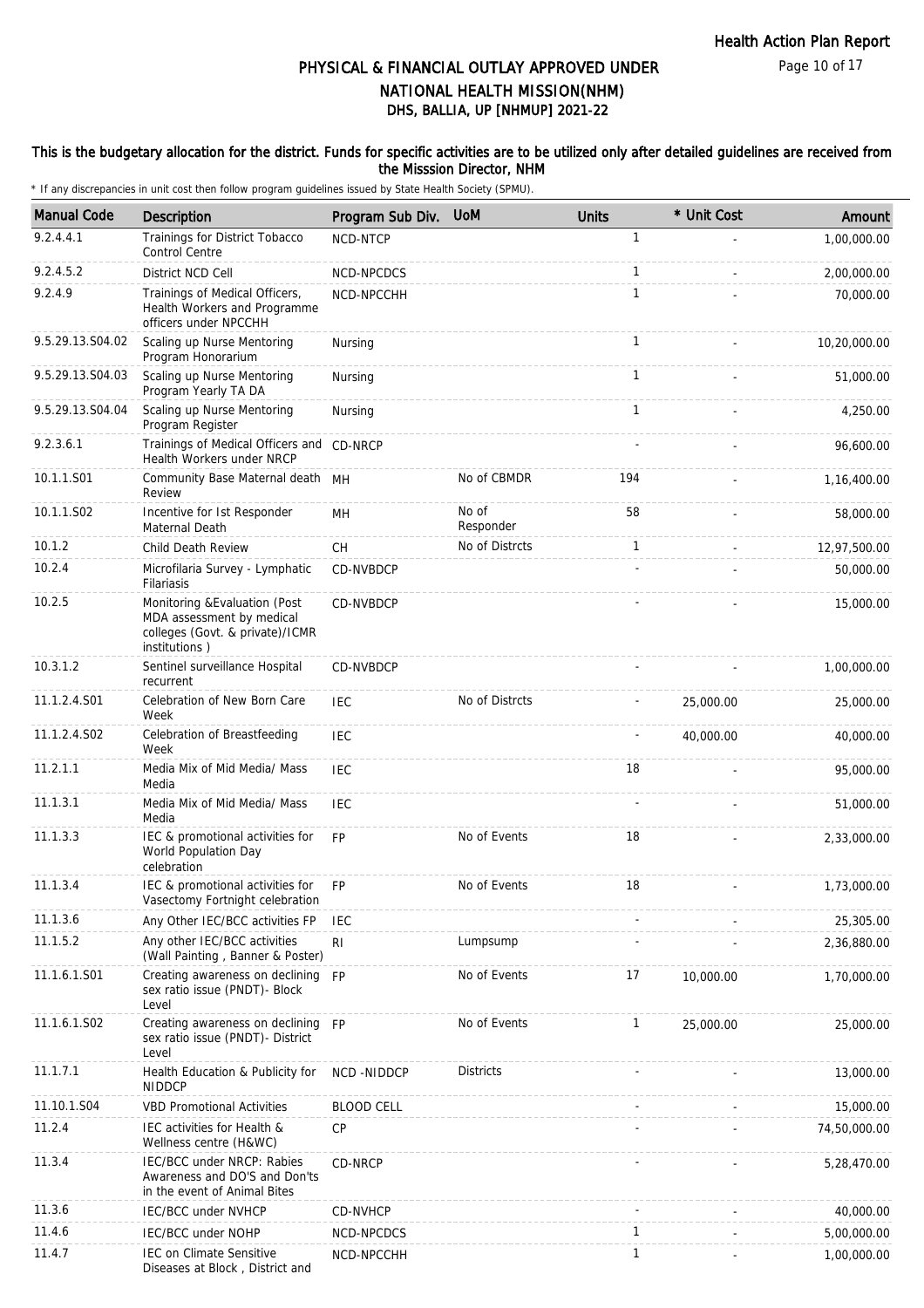### This is the budgetary allocation for the district. Funds for specific activities are to be utilized only after detailed guidelines are received from the Misssion Director, NHM

| <b>Manual Code</b> | Description                                                                                                                                                | Program Sub Div. | <b>UoM</b>                  | <b>Units</b>   | * Unit Cost | Amount       |
|--------------------|------------------------------------------------------------------------------------------------------------------------------------------------------------|------------------|-----------------------------|----------------|-------------|--------------|
|                    | State level - Air pollution, Heat<br>and other relevant Climate<br>Sensitive diseases                                                                      |                  |                             |                |             |              |
| 11.2.7.4           | Places covered with hoardings/<br>bill boards/ signage etc.                                                                                                | <b>IEC</b>       |                             |                | 4,500.00    | 9,18,000.00  |
| 11.2.7.5           | Usage of Folk media such as<br>Nukkad Natak/ mobile audio<br>visual services/ local radio etc.                                                             | <b>IEC</b>       |                             |                |             | 3,06,000.00  |
| 11.2.7.7           | State-level IEC Campaigns/Other IEC<br><b>IEC Campaigns</b>                                                                                                |                  |                             |                |             | 3,15,000.00  |
| 11.3.1.1           | <b>IEC/BCC for Malaria</b>                                                                                                                                 | CD-NVBDCP        |                             |                |             | 35,000.00    |
| 11.3.1.2           | IEC/BCC for Social mobilization<br>(Dengue and Chikungunya)                                                                                                | CD-NVBDCP        |                             |                |             | 20,000.00    |
| 11.3.1.3           | IEC/BCC specific to J.E. in<br>endemic areas                                                                                                               | CD-NVBDCP        |                             |                |             | 50,000.00    |
| 11.3.1.4           | Specific IEC/BCC for Lymphatic<br>Filariasis                                                                                                               | CD-NVBDCP        |                             |                |             | 5,20,226.00  |
| 11.3.1.5           | IEC/BCC/Advocacy for Kala-azar                                                                                                                             | CD-NVBDCP        |                             |                |             | 1,50,000.00  |
| 11.3.2.1           | IEC/BCC: Mass media, Outdoor<br>media, Rural media, Advocacy<br>media for NLEP                                                                             | CD-NLEP          |                             |                |             | 98,000.00    |
| 11.3.3.1           | ACSM (State & district)                                                                                                                                    | CD-RNTCP         |                             |                |             | 1,90,000.00  |
| 11.3.3.2           | TB Harega Desh Jeetega<br>Compaign                                                                                                                         | CD-RNTCP         |                             |                |             | 10,000.00    |
| 11.4.2.1           | Translation of IEC material and<br>distribution                                                                                                            | <b>NCD-NMHP</b>  | No of Distrcts              | 1              |             | 4,00,000.00  |
| 11.4.3.2           | Celebration of days-ie<br>International Day for older<br>persons                                                                                           | NCD-NPHCE        |                             | $\mathbf{1}$   |             | 2,00,000.00  |
| 11.4.4.1           | <b>IEC/SBCC for NTCP</b>                                                                                                                                   | NCD-NTCP         |                             | $\mathbf{1}$   |             | 7,00,000.00  |
| 11.4.5.2           | IEC/BCC for District NCD Cell                                                                                                                              | NCD-NPCDCS       | No of Distrcts              | $\mathbf{1}$   |             | 3,00,000.00  |
| 11.4.9.1.1         | <b>IEC for NPPCD</b>                                                                                                                                       | NCD-NPPCD        | Lumpsump                    |                |             | 1,00,000.00  |
| 11.2.7.2           | <b>Targeting Naturally Occurring</b><br>Gathering of People/ Health Mela                                                                                   | <b>IEC</b>       |                             |                |             | 10,82,000.00 |
| 12.1.1.1           | Printing of MDR formats                                                                                                                                    | MН               | No of format                | 220            |             | 6,600.00     |
| 12.1.1.2           | Printing of MCP cards, safe<br>motherhood booklets etc.                                                                                                    | MН               | No of MCP<br>card           | 93400          |             | 15,87,800.00 |
| 12.1.1.3           | Printing of labor room registers<br>and casesheets/ LaQshya related<br>printing                                                                            | MH               | No of Case<br>sheet         | 47300          |             | 4,73,000.00  |
| 12.1.1.4           | Printing cost for MAA<br>programme                                                                                                                         | <b>CH</b>        | No of Distrcts              | $\mathbf{1}$   |             | 34,584.00    |
| 12.1.1.5           | Any other (Printing of CAC<br>Format)                                                                                                                      | FP               | No of format                | 250            |             | 37,500.00    |
| 12.1.2.4           | Printing of Child Death Review<br>formats                                                                                                                  | CH               | No of format                | 117510         |             | 58,755.00    |
| 12.1.2.5           | Printing of compliance cards and CH<br>reporting formats for National<br>Iron Plus Initiative-for 6-59<br>months age group and for 5-10<br>years age group |                  | No of Register<br>/ Formats | $\mathbf{1}$   |             | 37,466.00    |
| 12.1.2.6           | Printing of IEC materials and<br>reporting formats etc. for<br>National Deworming Day                                                                      | <b>RKSK</b>      |                             | 14902          |             | 3,82,210.00  |
| 12.1.2.7           | Printing of IEC Materials and<br>monitoring formats for IDCF                                                                                               | CH               | No of Distrcts              | $\mathbf{1}$   |             | 1,18,000.00  |
| 12.1.2.10          | Printing (SNCU data<br>management)                                                                                                                         | CH               | No of Units                 | $\overline{2}$ |             | 2,00,000.00  |
| 12.1.2.11          | Printing of HBNC referral cards<br>and other formats                                                                                                       | CH               | No of format                | 672729         |             | 3,36,365.00  |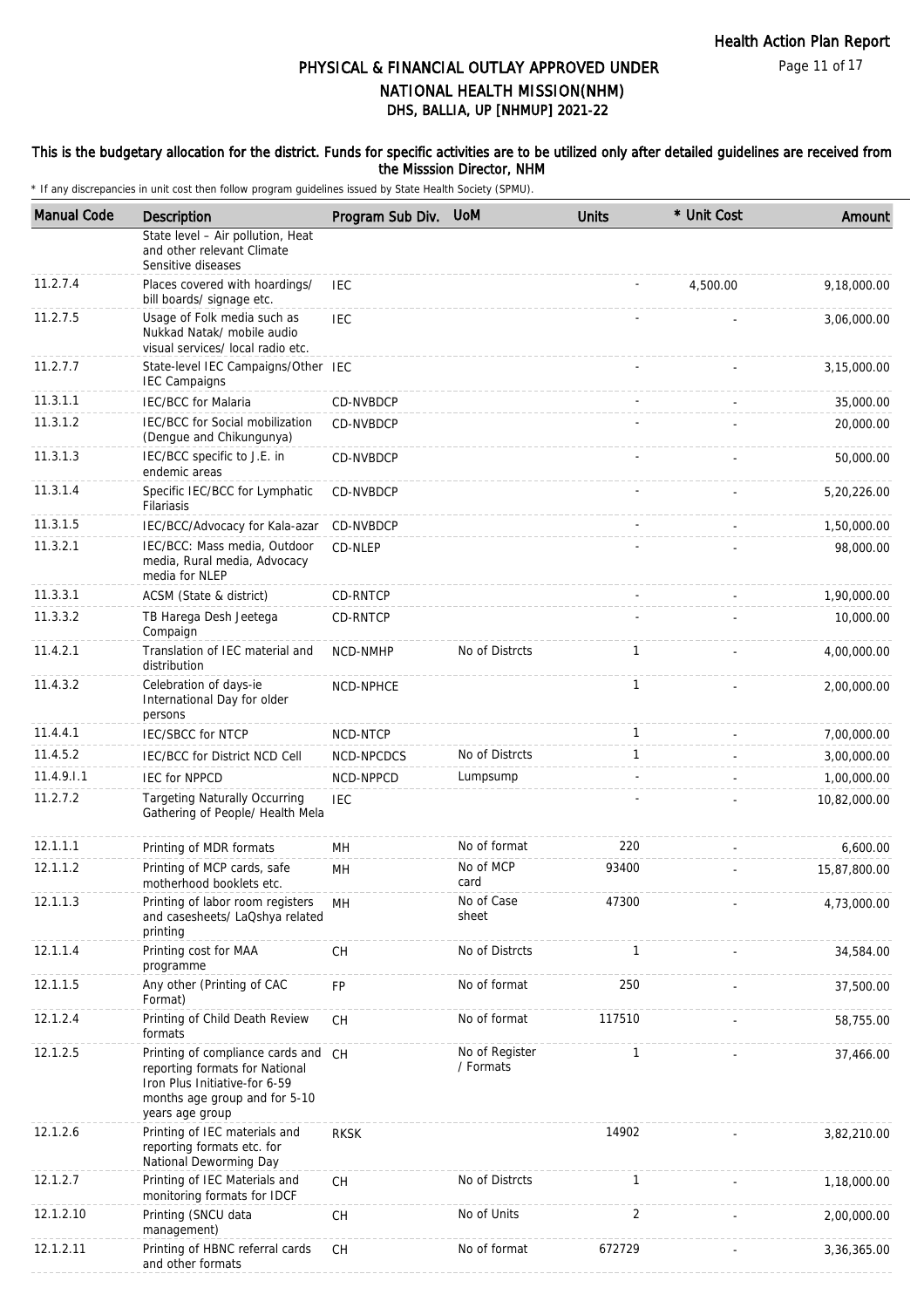### This is the budgetary allocation for the district. Funds for specific activities are to be utilized only after detailed guidelines are received from the Misssion Director, NHM

| <b>Manual Code</b> | Description                                                                                 | Program Sub Div. | <b>UoM</b>                    | <b>Units</b> | * Unit Cost | Amount       |
|--------------------|---------------------------------------------------------------------------------------------|------------------|-------------------------------|--------------|-------------|--------------|
| 12.1.3.3           | Printing of FP Manuals,<br>Guidelines, etc.                                                 | <b>FP</b>        | Lumpsump                      | 1            |             | 3,40,940.00  |
| 12.1.6.1           | Printing and dissemination of<br>Immunization cards, tally sheets,<br>monitoring forms etc. | R <sub>l</sub>   | No of<br><b>Benificieries</b> | 115577       |             | 11,55,770.00 |
| 12.3.4             | Printing for formats/registers<br>under NVHCP                                               | CD-NVHCP         |                               |              |             | 5,500.00     |
| 12.3.5.1           | Printing of form P,L, S under<br>IDSP progrm                                                | CD-IDSP          |                               |              |             | 35,152.00    |
| 12.3.6             | Printing fo formats for<br>monitoring and surrveilence<br><b>NRCP</b>                       | CD-NRCP          |                               |              |             | 53,839.00    |
| 12.2.8.S02         | Printing of Sub Centre and<br><b>VHSNC Register</b>                                         | <b>CP</b>        |                               |              |             | 2,01,450.00  |
| 12.2.2.1           | Printing of ASHA diary                                                                      | <b>CP</b>        | No of ASHA &<br>AF            |              |             | 5,74,350.00  |
| 12.2.2.2           | Printing of ASHA Modules and<br>formats                                                     | CP               | Lumpsump                      |              |             | 1,17,980.00  |
| 12.2.2.3           | Printing of CBAC format                                                                     | CP               |                               |              |             | 30,67,430.00 |
| 12.2.3.1           | Printing of cards for screening of BLOOD CELL<br>children for hemoglobinopathies            |                  | Lumpsump                      |              |             | 25,000.00    |
| 12.2.4.1           | Printing of HMIS Formats                                                                    | <b>MIS</b>       | Lumpsump                      |              |             | 78,504.00    |
| 12.2.4.3           | Printing of MCTS follow-up<br>formats/ services due list/ work<br>plan                      | <b>MIS</b>       | No of ASHA                    | 2919         |             | 1,05,080.00  |
| 12.2.5.1           | Printing Activites for Ayushman<br>Bharat H&WC                                              | <b>CP</b>        | No.of Register                |              |             | 28,500.00    |
| 12.3.1.1           | Printing of forms/registers for<br>Lymphatic Filariasis                                     | CD-NVBDCP        |                               |              |             | 2,03,376.00  |
| 12.3.1.3           | Printing of recording and<br>reporting forms/registers for<br>Malaria                       | CD-NVBDCP        |                               |              |             | 25,000.00    |
| 12.3.2.1           | Printing works                                                                              | CD-NLEP          |                               |              |             | 25,000.00    |
| 12.3.3.1           | Printing (ACSM)                                                                             | CD-RNTCP         |                               |              |             | 4,50,000.00  |
| 12.3.3.2           | Printing                                                                                    | CD-RNTCP         |                               |              |             | 3,50,000.00  |
| 12.4.4.1           | Printing of Challan Books under<br><b>NTCP</b>                                              | NCD-NTCP         |                               | 1            |             | 21,000.00    |
| 12.4.5.1           | Patient referral cards at PHC<br>Level                                                      | NCD-NPCDCS       | No of PHC                     | 1            |             | 2,07,500.00  |
| 12.4.5.2           | Patient referral cards at Sub-<br>centre level                                              | NCD-NPCDCS       |                               |              |             | 4,58,750.00  |
| 13.2.1             | Assessments                                                                                 | QA               | No of Units                   |              | 8,000.00    | 16,000.00    |
| 13.2.2             | Kayakalp Awards                                                                             | QA               |                               | 2            |             | 2,50,000.00  |
| 14.1.1.3.S03       | District Logistic Manager                                                                   | FP               |                               | $\mathbf{1}$ |             | 4,63,050.00  |
| 14.2.3.S02         | Implementation of FP-LMIS<br>District-Transportation Cost                                   | FP               | Yearly                        | 1            | 74,973.00   | 74,973.00    |
| 14.2.4.1           | Alternative vaccine delivery in<br>hard to reach areas                                      | RI               | No of Session                 | 7296         | 200.00      | 14,59,200.00 |
| 14.2.5             | Alternative Vaccine Delivery in<br>other areas                                              | R <sub>l</sub>   | No of Session                 | 29472        | 90.00       | 26,52,480.00 |
| 14.2.6             | POL for vaccine delivery from<br>State to district and from district<br>to PHC/CHCs         | R <sub>l</sub>   | <b>Districts</b>              | $\mathbf{1}$ | 2,00,000.00 | 2,00,000.00  |
| 14.2.7             | Cold chain maintenance                                                                      | R <sub>1</sub>   | No of Points                  |              |             | 40,000.00    |
| 14.2.11            | Vehicle Hiring (NTEP)                                                                       | CD-RNTCP         |                               |              |             | 1,52,000.00  |
| 14.2.13            | Sample transportation cost<br>under NVHCP                                                   | <b>CD-NVHCP</b>  |                               |              |             | 3,000.00     |
| 14.2.14.S01        | Other Oprational Cost for State,<br>Regional and District Drug Ware                         | RI               |                               |              |             | 16,22,148.00 |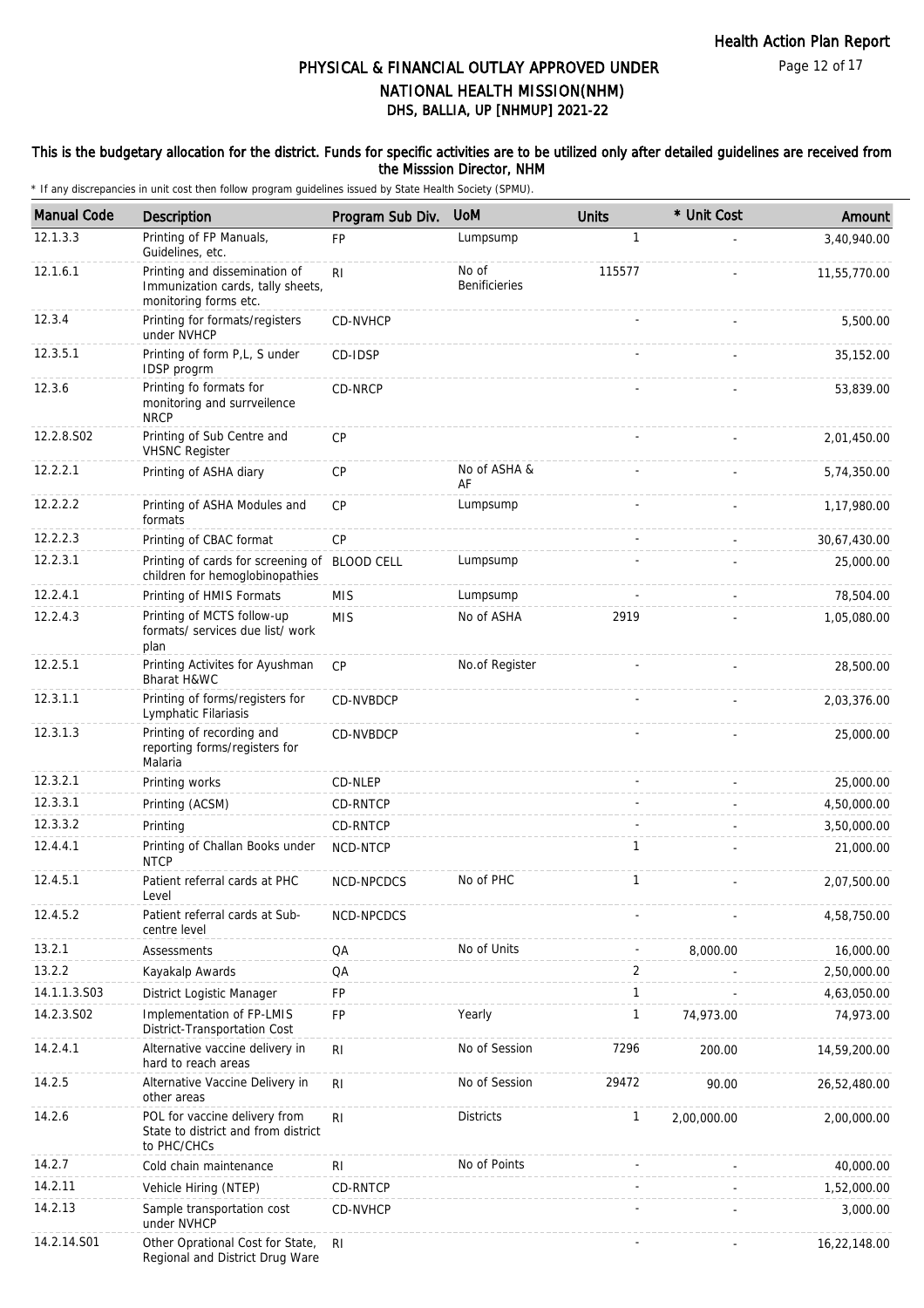Page 13 of 17

# DHS, BALLIA, UP [NHMUP] 2021-22 PHYSICAL & FINANCIAL OUTLAY APPROVED UNDER NATIONAL HEALTH MISSION(NHM)

### This is the budgetary allocation for the district. Funds for specific activities are to be utilized only after detailed guidelines are received from the Misssion Director, NHM

| <b>Manual Code</b> | Description                                                                                                                 | Program Sub Div. | <b>UoM</b>                              | <b>Units</b> | * Unit Cost | Amount       |
|--------------------|-----------------------------------------------------------------------------------------------------------------------------|------------------|-----------------------------------------|--------------|-------------|--------------|
|                    | Houses                                                                                                                      |                  |                                         |              |             |              |
| 15.4.2             | Reimbursement for cataract<br>operation for NGO and Private<br>Practitioners                                                | NCD-NPCB         | No of Cases                             |              |             | 9,77,280.00  |
| 15.3.3.3           | Private Provider Incentive                                                                                                  | CD-RNTCP         |                                         |              |             | 6,20,400.00  |
| 15.3.1.2           | Inter-sectoral convergence                                                                                                  | CD-NVBDCP        |                                         |              |             | 7,000.00     |
| 16.1.1.1.1         | State                                                                                                                       | PM               |                                         | 45           |             | 13,500.00    |
| 16.1.1.4           | Prepare detailed operational plan RBSK<br>for RBSK across districts<br>(including cost of plan)                             |                  | No of Block                             | 17           | 500.00      | 8,500.00     |
| 16.1.1.6           | To develop micro plan at sub-<br>centre level                                                                               | RI               | No of Sub<br>Centre                     | 365          | 100.00      | 36,500.00    |
| 16.1.1.7           | For consolidation of micro plans<br>at block level                                                                          | R <sub>l</sub>   | No of Block                             | 20           | 1,000.00    | 20,000.00    |
| 16.1.2.1.6         | Review meetings/ workshops<br>under RKSK                                                                                    | <b>RKSK</b>      |                                         | 2            |             | 16,000.00    |
| 16.1.2.1.7         | RBSK Convergence/Monitoring<br>meetings                                                                                     | <b>RBSK</b>      | No of<br>Meetings                       | 3            | 500.00      | 25,500.00    |
| 16.1.2.1.14        | Quarterly review meetings<br>exclusive for RI at district level<br>with Block MOs, CDPO, and<br>other stake holders         | R <sub>l</sub>   | No. of<br>Participants                  | 360          |             | 36,000.00    |
| 16.1.2.1.15        | Quarterly review meetings<br>exclusive for RI at block level                                                                | RI               | Lumpsump                                |              |             | 70,000.00    |
| 16.1.2.1.16        | <b>IDSP Meetings</b>                                                                                                        | CD-IDSP          |                                         |              |             | 6,000.00     |
| 16.1.2.1.17        | State Task Force, State<br>Technical Advisory Committee<br>meeting, District coordination<br>meeting (Lymphatic Filariasis) | CD-NVBDCP        |                                         |              |             | 60,000.00    |
| 16.1.2.1.22        | Monthly meeting with the<br>hospital staff                                                                                  | NCD-NTCP         |                                         | $\mathbf{1}$ |             | 48,000.00    |
| 16.1.2.1.24        | Sensitization workshop/ Meeting<br>of the State Program Officers<br>and District level Health Officers                      | NCD-NPCCHH       |                                         | 1            |             | 25,000.00    |
| 16.1.2.1.28.S01    | District Level MDR Review<br>Meeting                                                                                        | MН               | No of District<br>level MDR<br>meetings | 6            |             | 18,000.00    |
| 16.1.2.2.3         | State/ District Quality Assurance<br>Unit (Monitoring & Supervision)                                                        | QA               |                                         |              |             | 3,60,000.00  |
| 16.1.2.2.7         | Monitoring and supervision (JE/<br>AE)                                                                                      | CD-NVBDCP        |                                         |              |             | 3,36,000.00  |
| 16.1.2.2.8         | Monitoring & Supervision<br>(Lymphatic Filariasis)                                                                          | CD-NVBDCP        |                                         |              |             | 60,000.00    |
| 16.1.2.2.9         | Monitoring & Evaluation (Kala<br>Azar)                                                                                      | CD-NVBDCP        |                                         |              |             | 80,000.00    |
| 16.1.2.2.12        | District NCD Cell                                                                                                           | NCD-NPCDCS       |                                         | $\mathbf{1}$ |             | 2,00,000.00  |
| 16.1.2.2.13        | Supervision and Monitoring                                                                                                  | CD-RNTCP         |                                         |              |             | 7,00,000.00  |
| 16.1.2.2.16        | Monitoring and Surveillance<br>(review meetings, Travel) under<br><b>NRCP</b>                                               | CD-NRCP          |                                         |              |             | 50,000.00    |
| 16.1.2.S01         | Operational Cost and Mobilty<br>Support for District FPLMIS<br>Managers                                                     | FP               | <b>Districts</b>                        | 1            |             | 1,20,000.00  |
| 16.1.3.1.1         | Mobility Support for SPMU/State                                                                                             | МE               |                                         |              |             | 54,000.00    |
| 16.1.3.1.9         | Mobility support for Rapid<br>Response Team                                                                                 | CD-NVBDCP        |                                         |              |             | 1,21,500.00  |
| 16.1.3.1.13        | Vehicle Operation (POL) (NTEP)                                                                                              | CD-RNTCP         |                                         |              |             | 12,00,000.00 |
| 16.1.3.1.14        | Vehicle hiring (NTEP)                                                                                                       | CD-RNTCP         |                                         |              |             | 5,94,000.00  |
| 16.1.3.1.18.2      | Hiring of Operational Vehicle<br>under NTCP                                                                                 | NCD-NTCP         |                                         | $\mathbf{1}$ |             | 4,80,000.00  |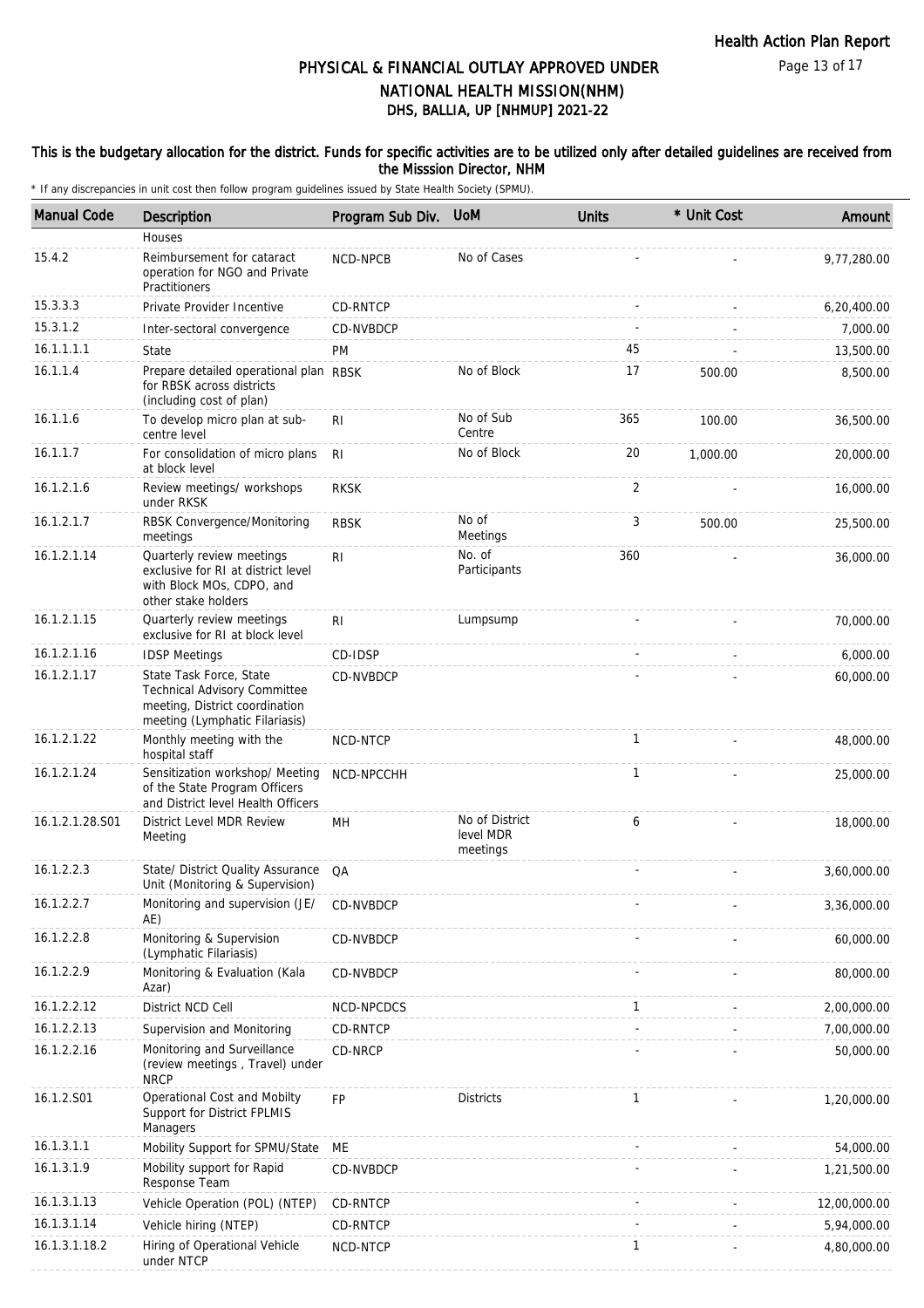Page 14 of 17

# DHS, BALLIA, UP [NHMUP] 2021-22 PHYSICAL & FINANCIAL OUTLAY APPROVED UNDER NATIONAL HEALTH MISSION(NHM)

### This is the budgetary allocation for the district. Funds for specific activities are to be utilized only after detailed guidelines are received from the Misssion Director, NHM

| <b>Manual Code</b> | Description                                                                                                                                           | Program Sub Div. | <b>UoM</b>                                                      | <b>Units</b> | * Unit Cost | Amount         |
|--------------------|-------------------------------------------------------------------------------------------------------------------------------------------------------|------------------|-----------------------------------------------------------------|--------------|-------------|----------------|
| 16.1.3.3.1         | PM activities for World<br>Population Day' celebration<br>(Only mobility cost): funds<br>earmarked for district level<br>activities                   | <b>FP</b>        | No of Events                                                    | $\mathbf{1}$ | 20,000.00   | 20,000.00      |
| 16.1.3.3.2         | PM activities for Vasectomy<br>Fortnight celebration (Only<br>mobility cost): funds earmarked<br>for district level activities                        | <b>FP</b>        | No of Events                                                    | 1            | 5,000.00    | 5,000.00       |
| 16.1.3.3.3.S01     | Mobility Support for District -<br>M&E                                                                                                                | МE               | 02 Taxis hired<br>at Dist. for SS<br>@33000/Vehic<br>le         | 24           | 33,000.00   | 7,92,000.00    |
| 16.1.3.3.3.S03     | Mobilty Support for CHO TA/DA                                                                                                                         | CP               | No. of CHO                                                      |              | 500.00      | 9,49,500.00    |
| 16.1.3.3.5         | Mobility Costs for ASHA<br>Resource Centre/ASHA<br>Mentoring Group (Kindly Specify)                                                                   | <b>CP</b>        |                                                                 |              |             | 10,000.00      |
| 16.1.3.3.7         | Mobility Support for supervision<br>for district level officers.                                                                                      | R <sub>l</sub>   | No of Distrcts                                                  |              |             | 2,50,000.00    |
| 16.1.3.3.8         | MOBILITY: Travel Cost, POL,<br>etc. during outbreak<br>investigations and field visits for<br>monitoring programme activities<br>at DSU on need basis | CD-IDSP          |                                                                 |              |             | 2,70,000.00    |
| 16.1.3.3.9         | Monitoring, Evaluation &<br>Supervision & Epidemic<br>Preparedness (Only Mobility<br>Expenses)                                                        |                  |                                                                 |              |             | 1,98,000.00    |
| 16.1.3.3.10        | Travel expenses - Contractual<br>Staff at District level                                                                                              | CD-NLEP          |                                                                 |              |             | 25,000.00      |
| 16.1.3.3.11        | Mobility Support: District Cell                                                                                                                       | CD-NLEP          |                                                                 |              |             | 1,50,000.00    |
| 16.1.3.3.13        | Miscellaneous/ Travel                                                                                                                                 | NCD-NMHP         |                                                                 | $\mathbf{1}$ |             | 5,00,000.00    |
| 16.1.3.3.14        | <b>Enforcement Squads</b>                                                                                                                             | NCD-NTCP         |                                                                 | $\mathbf{1}$ |             | 10,000.00      |
| 16.1.3.3.16        | District NCD Cell (TA, DA, POL)                                                                                                                       | NCD-NPCDCS       |                                                                 | 1            |             | 2,00,000.00    |
| 16.1.3.3.17.S01    | Mission Parivar Vikas Campaign                                                                                                                        | <b>FP</b>        | No of<br>Campaign                                               | 28           | 1,000.00    | 28,000.00      |
| 16.1.3.4.1         | PM activities for World<br>Population Day' celebration<br>(Only mobility cost): funds<br>earmarked for block level<br>activities                      | FP               | No of Events                                                    | 17           | 1,000.00    | 17,000.00      |
| 16.1.3.4.2         | PM activities for Vasectomy<br>Fortnight celebration (Only<br>mobility cost): funds earmarked<br>for block level activities                           | <b>FP</b>        | No of Events                                                    | 17           | 1,000.00    | 17,000.00      |
| 16.1.3.4.3.S01     | Mobility for Supportive<br>Supervision At Block Level-M&E                                                                                             | МE               | 01 Taxi hired<br>at Block level<br>for SS<br>@33000/Vehic<br>le |              | 33,000.00   | 67,32,000.00   |
| 16.1.3.4.3.S02     | Mobility Support &<br>Commnication cost for BCPM                                                                                                      | CP               | No. of BCPM                                                     |              | 5,100.00    | 10,40,400.00   |
| 16.1.3.4.5.S01     | Communication Cost for HWC<br>Staff                                                                                                                   | CP               |                                                                 |              |             | 7,91,250.00    |
| 16.1.4.1.1         | JSY Administrative Expenses                                                                                                                           | MH               | As per<br>Deliveries<br>Load                                    |              |             | 30, 16, 960.00 |
| 16.1.4.1.5         | Office expenses on telephone,<br>fax, Broadband Expenses &<br>Other Miscellaneous<br>Expenditures                                                     | CD-IDSP          |                                                                 |              |             | 2,13,000.00    |
| 16.1.4.1.6         | contingency support                                                                                                                                   | CD-NVBDCP        |                                                                 | ÷,           |             | 50,000.00      |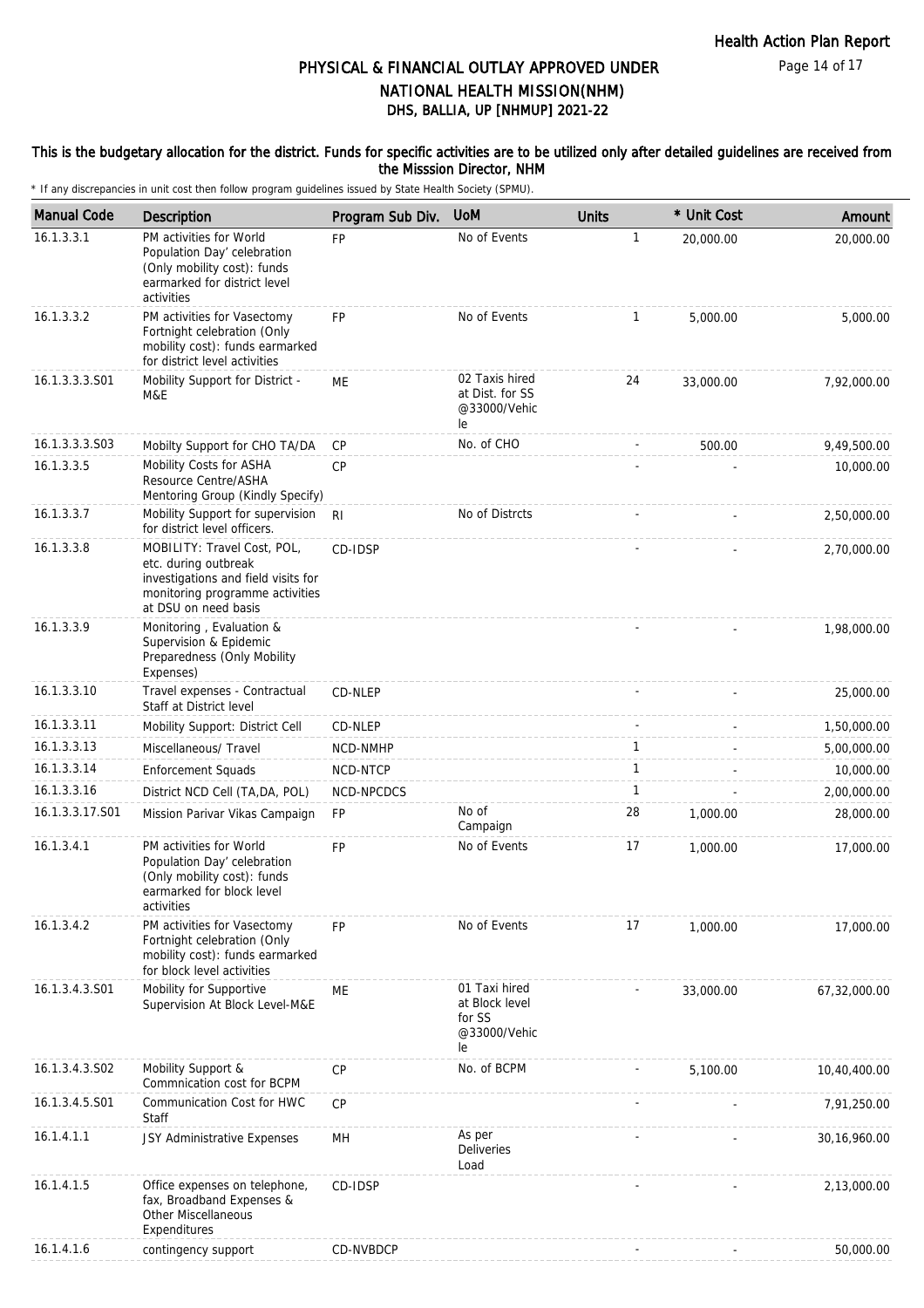### This is the budgetary allocation for the district. Funds for specific activities are to be utilized only after detailed guidelines are received from the Misssion Director, NHM

| <b>Manual Code</b> | Description                                                                                       | Program Sub Div. | <b>UoM</b>              | <b>Units</b> | * Unit Cost | Amount       |
|--------------------|---------------------------------------------------------------------------------------------------|------------------|-------------------------|--------------|-------------|--------------|
| 16.1.4.1.10        | Office Operation (Miscellaneous)                                                                  | CD-RNTCP         |                         |              |             | 4,22,500.00  |
| 16.1.4.1.11        | Tobacco Cessation Centre (TCC): NCD-NTCP<br>Office Expenses                                       |                  |                         | 1            |             | 1,00,000.00  |
| 16.1.4.2.1         | District Quality Assurance Unit<br>(Operational cost)                                             | QA               |                         |              |             | 4,92,000.00  |
| 16.1.4.2.4         | Office operation & Maintenance - CD-NLEP<br><b>District Cell</b>                                  |                  |                         |              |             | 35,000.00    |
| 16.1.4.2.5         | District Cell - Consumables                                                                       | CD-NLEP          |                         |              |             | 30,000.00    |
| 16.1.4.2.6         | Operational expenses of the<br>district centre : rent, telephone<br>expenses, website etc.        | NCD-NMHP         |                         | 1            |             | 10,000.00    |
| 16.1.4.2.8         | District Tobacco Control Cell<br>(DTCC): Misc./Office Expenses                                    | NCD-NTCP         |                         | $\mathbf{1}$ |             | 5,00,000.00  |
| 16.1.4.2.9         | District NCD Cell (Contingency)                                                                   | NCD-NPCDCS       |                         | $\mathbf{1}$ |             | 1,00,000.00  |
| 16.1.4.3.1         | SNCU Data management<br>(excluding HR)                                                            | <b>CH</b>        | No of Units             | 2            | 1,00,000.00 | 1,20,000.00  |
| 16.1.5.2.1         | Minor repairs and AMC of<br>IT/office equipment supplied<br>under IDSP                            | CD-IDSP          |                         |              |             | 10,000.00    |
| 16.1.5.2.4         | Vehicle Operation (Maintenance)                                                                   | CD-RNTCP         |                         |              |             | 27,000.00    |
| 16.1.5.3.1         | PM activities under Micronutrient RI<br>Supplementation Programme                                 |                  | Lumpsump                |              |             | 3,28,000.00  |
| 16.1.5.3.3         | Concurrent Audit system                                                                           | <b>FD</b>        |                         |              |             | 1,56,000.00  |
| 16.1.5.3.7         | Epidemic preparedness (Dengue CD-NVBDCP<br>& Chikungunya)                                         |                  |                         |              |             | 35,000.00    |
| 16.1.5.3.16.S05    | DPMU Operational Cost                                                                             | <b>HR</b>        |                         | $\mathbf{1}$ |             | 13,76,220.00 |
| 16.1.5.3.16.S06    | <b>BPMU Oprational Cost</b>                                                                       | <b>HR</b>        |                         | 17           |             | 35,42,256.00 |
| 16.1.5.3.16.S09    | Oprational Cost for RBSK                                                                          | <b>RBSK</b>      | No of DEIC<br>Manager   | 1            | 10,000.00   | 10,000.00    |
| 16.1.5.3.16.S10    | Operational cost of RBSK-MHT                                                                      | <b>RBSK</b>      | No of Team              | 34           | 14,000.00   | 4,76,000.00  |
| 16.1.5.3.16.S15    | Office & Administrative Expence<br>for State & District Rabies<br>Program                         | CD-NRCP          |                         |              |             | 12,000.00    |
| 16.1.5.3.16.S18    | Office operational cost & other<br>office expences unedr NPCB                                     | NCD-NPCB         |                         |              |             | 1,00,000.00  |
| 16.1.5.3.16.S22.   | Pol & Opex of DG set of Vaccine<br>Storage at District level & other<br>Cold Chain Point under RI | RI.              | <b>Districts</b>        |              | 1,20,000.00 | 1,20,000.00  |
| 16.2.1.S02         | Data Entry Operator                                                                               | FP               | No of<br>HR/MONTH       | $\mathbf{1}$ | 14,071.00   | 2,55,259.00  |
| 16.2.1.S11         | Contigency District PCPNDT Cell                                                                   | FP               | No of<br>District/Month | 1            | 5,000.00    | 5,000.00     |
| 16.2.2.S03         | District Level Mobility Support<br>for PNDT Team                                                  | FP               | No of Distrcts          | 1            | 50,000.00   | 50,000.00    |
| 16.3.2.S01         | Mobility Support for HMIS &<br><b>MCTS Block Level</b>                                            | <b>MIS</b>       |                         | 17           |             | 61,200.00    |
| 16.3.3.S01         | Operational cost for HMIS &<br>MCTS-AMC                                                           | <b>MIS</b>       |                         |              |             | 1,62,800.00  |
| 16.3.3.S02         | Operational cost for HMIS &<br>MCTS-Internet                                                      | <b>MIS</b>       |                         |              |             | 2,40,000.00  |
| 16.3.3.S03         | Operational cost for HMIS &<br>MCTS-Office Expenditure                                            | <b>MIS</b>       |                         |              |             | 3,42,000.00  |
| 16.3.3.S04         | Operational cost for HMIS &<br>MCTS-Recurring Charges for<br><b>ANMOL Tablet</b>                  | <b>MIS</b>       |                         | 377          |             | 13,57,200.00 |
| 16.4.2.1.1.S01     | District Programme Manager                                                                        | <b>HR</b>        |                         | $\mathbf{1}$ |             | 6,61,632.00  |
| 16.4.2.1.1.S02     | <b>District Community Process</b><br>Manager                                                      | <b>HR</b>        |                         | $\mathbf{1}$ |             | 5,38,488.00  |
| 16.4.2.1.1.S04     | District Accounts Manager                                                                         | <b>HR</b>        |                         | $\mathbf{1}$ |             | 2,39,850.00  |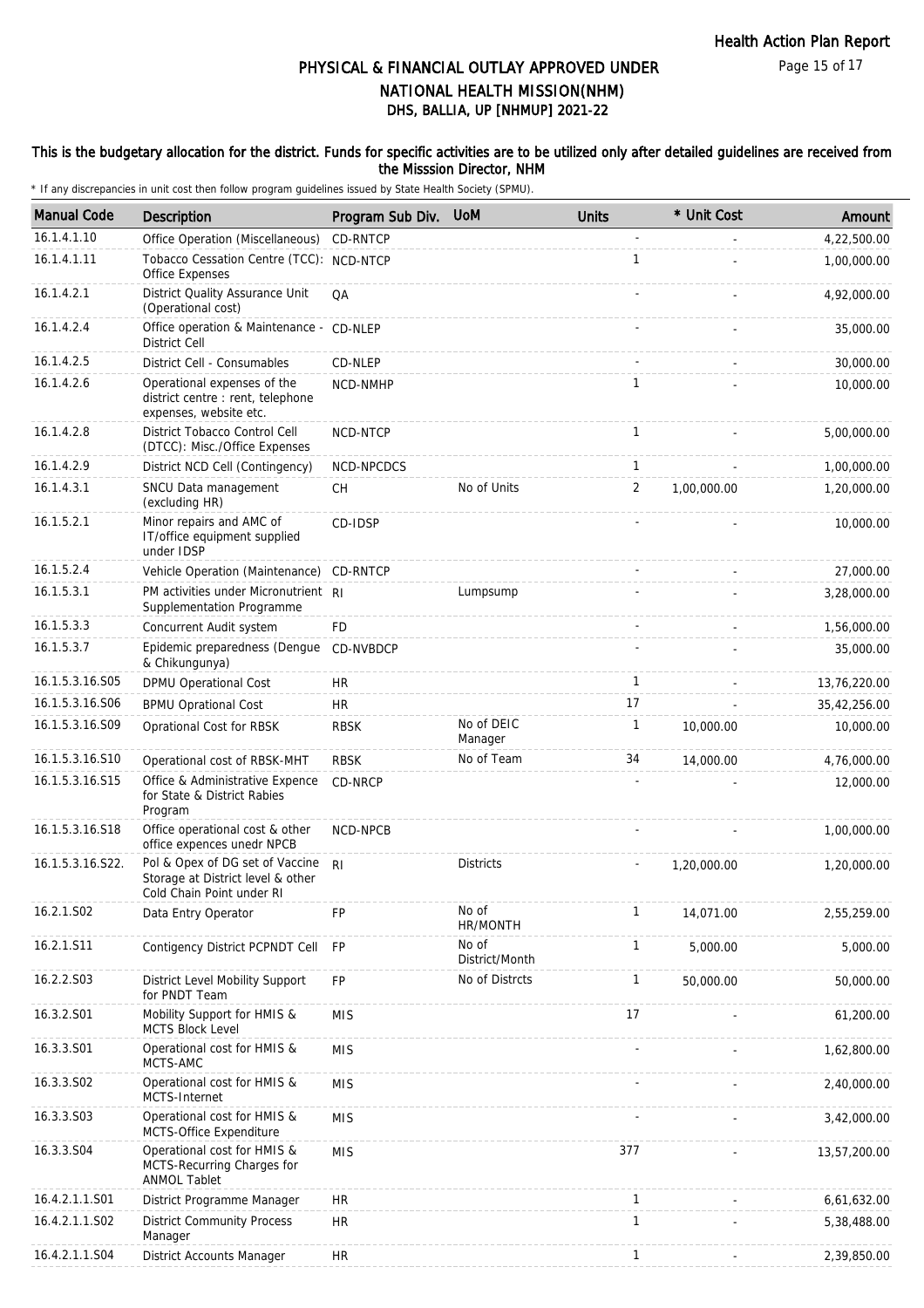### This is the budgetary allocation for the district. Funds for specific activities are to be utilized only after detailed guidelines are received from the Misssion Director, NHM

| <b>Manual Code</b> | Description                                                              | Program Sub Div. | <b>UoM</b>                      | <b>Units</b>   | * Unit Cost | Amount       |
|--------------------|--------------------------------------------------------------------------|------------------|---------------------------------|----------------|-------------|--------------|
| 16.4.2.1.1.S05     | District Data Cum Account<br>Assistant                                   | <b>HR</b>        |                                 | $\mathbf{1}$   |             | 1,63,350.00  |
| 16.4.2.1.1.S06     | DEIC manager                                                             | <b>RBSK</b>      |                                 | $\mathbf{1}$   |             | 1,98,000.00  |
| 16.4.2.1.1.S09     | Support Staff                                                            | <b>HR</b>        |                                 | $\mathbf{1}$   |             | 2,00,775.00  |
| 16.4.2.1.2.S02     | District Consultant(MH)                                                  | MH               | No of District<br>Consultant MH | 1              |             | 4,80,000.00  |
| 16.4.2.1.2.S04     | District Hospital Quality Manager                                        | QA               |                                 | $\overline{2}$ |             | 10,73,500.00 |
| 16.4.2.1.2.S05     | <b>District Consultant Quality</b><br>Assurance                          | QA               |                                 | $\mathbf{1}$   |             | 6,08,600.00  |
| 16.4.2.1.8.S01     | Programme cum Admin. Asst.                                               | QA               |                                 | $\mathbf{1}$   |             | 2,04,000.00  |
| 16.4.2.1.11.S01    | QI Mentors                                                               | Nursing          |                                 | $\mathbf{1}$   |             | 6,08,572.00  |
| 16.4.2.2.2.S01     | District Epidemiologist-CD-IDSP                                          | CD-IDSP          |                                 |                |             | 8,78,632.00  |
| 16.4.2.2.3.S01     | Programme Assistants/District<br>Technical Assitant-CD-NVBDCP-<br>AES/JE | CD-NVBDCP        |                                 | $\mathbf{1}$   |             | 2,87,639.00  |
| 16.4.2.2.4.S01     | Sr PMDT-TB HIV Coodinators                                               | CD-RNTCP         |                                 |                |             | 4,68,846.00  |
| 16.4.2.2.4.S02     | PPM Coordinator-RNTCP                                                    | CD-RNTCP         |                                 |                |             | 4,47,500.00  |
| 16.4.2.2.4.S03     | District Programme Coordinator-<br><b>RNTCP</b>                          | CD-RNTCP         |                                 |                |             | 5,59,000.00  |
| 16.4.2.2.5.S01     | District Data Manager-CD-IDSP                                            | CD-IDSP          |                                 |                |             | 3,91,822.00  |
| 16.4.2.2.6.S01     | Senior Treatment<br>Supervisor(STS)                                      | CD-RNTCP         |                                 |                |             | 72,40,070.00 |
| 16.4.2.2.6.S03     | Senior TB Lab Supervisor (STLS)                                          | CD-RNTCP         |                                 |                |             | 35,71,370.00 |
| 16.4.2.2.7.S01     | Accountant- Full time                                                    | CD-RNTCP         |                                 | ÷.             |             | 3,98,000.00  |
| 16.4.3.1.1.S01     | Block Programme Manager                                                  | <b>HR</b>        |                                 | 17             |             | 67,09,917.00 |
| 16.4.3.1.1.S02     | <b>Block Account Manager</b>                                             | <b>HR</b>        |                                 | 17             |             | 56,80,992.00 |
| 16.4.3.1.1.S03     | <b>Block Community Process</b><br>Manager                                | <b>CP</b>        |                                 |                |             | 47,78,865.00 |
| 16.4.3.1.9.S03     | Data Entry Operator-HR                                                   | <b>HR</b>        |                                 | 2              |             | 5,57,040.00  |
| 16.4.3.1.9.S04     | Data Entry Operator-MCTS OPR<br>820 MIS                                  | <b>MIS</b>       |                                 | 17             |             | 44,82,288.00 |
| 16.4.3.1.9.S05     | Data Entry Operator-MIS<br>Outsource                                     | <b>MIS</b>       |                                 | 6577           |             | 32,883.00    |
| 16.4.3.1.9.S07     | Data Entry Operator-RI                                                   | RI               |                                 |                |             | 1,70,164.00  |
| 16.4.3.1.9.S08     | Data Entry Operator-RNTCP                                                | CD-RNTCP         |                                 |                |             | 3,65,000.00  |
| 16.4.3.1.9.S11     | Data Entry Operator- CD-IDSP                                             | CD-IDSP          |                                 |                |             | 2,25,346.00  |
| 16.4.3.1.9.S13     | Data Entry Operator- NBCP-<br><b>District</b>                            | NCD-NPCB         |                                 |                |             | 1,60,606.00  |
| 16.4.3.1.9.S18     | Data Entry Operator -CD-AES/JE                                           | CD-NVBDCP        |                                 | 1              |             | 98,330.00    |
| 17.2.1             | Telemedicine/ teleconsultation<br>facility under Ayushman Bharat<br>H&WC | <b>CP</b>        |                                 |                |             | 22,86,000.00 |
| 17.8.S05           | Internet Cost to ASHA & AF at<br><b>HWC</b>                              | <b>CP</b>        | No of ASHA &<br>AF              |                | 200.00      | 24,96,000.00 |
| 18.1.4             | Counseling training for Service<br>Provider                              | FP               | No of Batch                     | $\mathbf{1}$   | 15,400.00   | 15,400.00    |
| U.1.1.1.2          | Support for implementation of<br><b>NVBDCP</b>                           | CD-NVBDCP        |                                 |                |             | 4,50,700.00  |
| U.1.3.1            | Operational Expenses of UPHCs<br>(excluding rent)                        | <b>NUHM</b>      | No of UPHC                      | 2              | 8,000.00    | 1,92,000.00  |
| U.2.2.1            | Mobility support for ANM/LHV                                             | <b>NUHM</b>      | No of ANM                       | 9              | 500.00      | 54,000.00    |
| U.2.3.1            | <b>UHNDs</b>                                                             | <b>NUHM</b>      | No of ANM                       | 9              | 1,000.00    | 1,08,000.00  |
| U.2.3.2            | Special outreach camps in<br>slums/ vulnerable areas                     | <b>NUHM</b>      | No of UPHC                      | 2              | 6,500.00    | 78,000.00    |
| U.3.1.1.1          | Incentives for routine activities                                        | <b>NUHM</b>      | No of ASHA                      | 44             | 2,000.00    | 10,56,000.00 |
| U.3.1.1.2          |                                                                          |                  | No of ASHA                      | 35             |             |              |